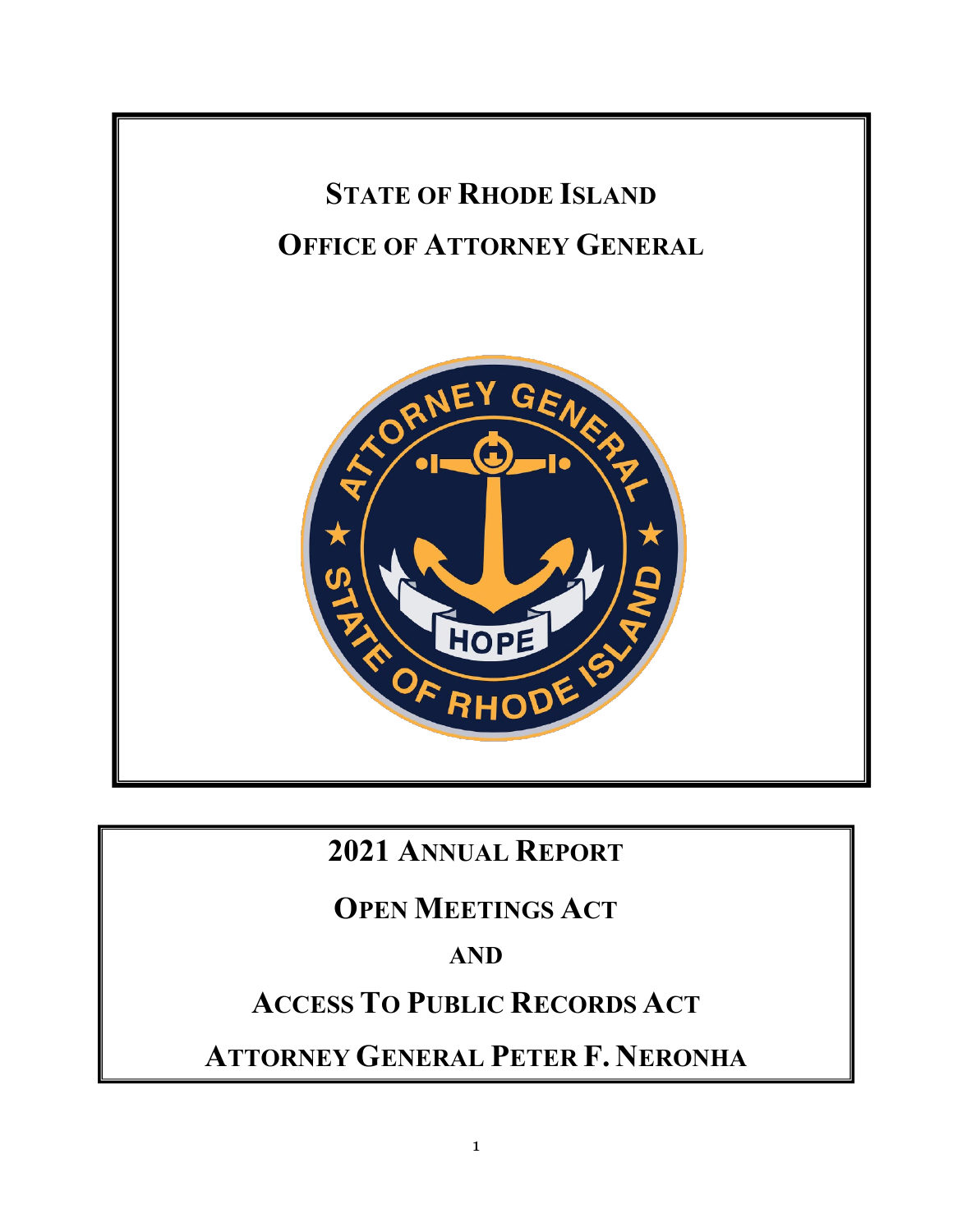# OPEN MEETINGS ACT



# ANNUAL REPORT 2021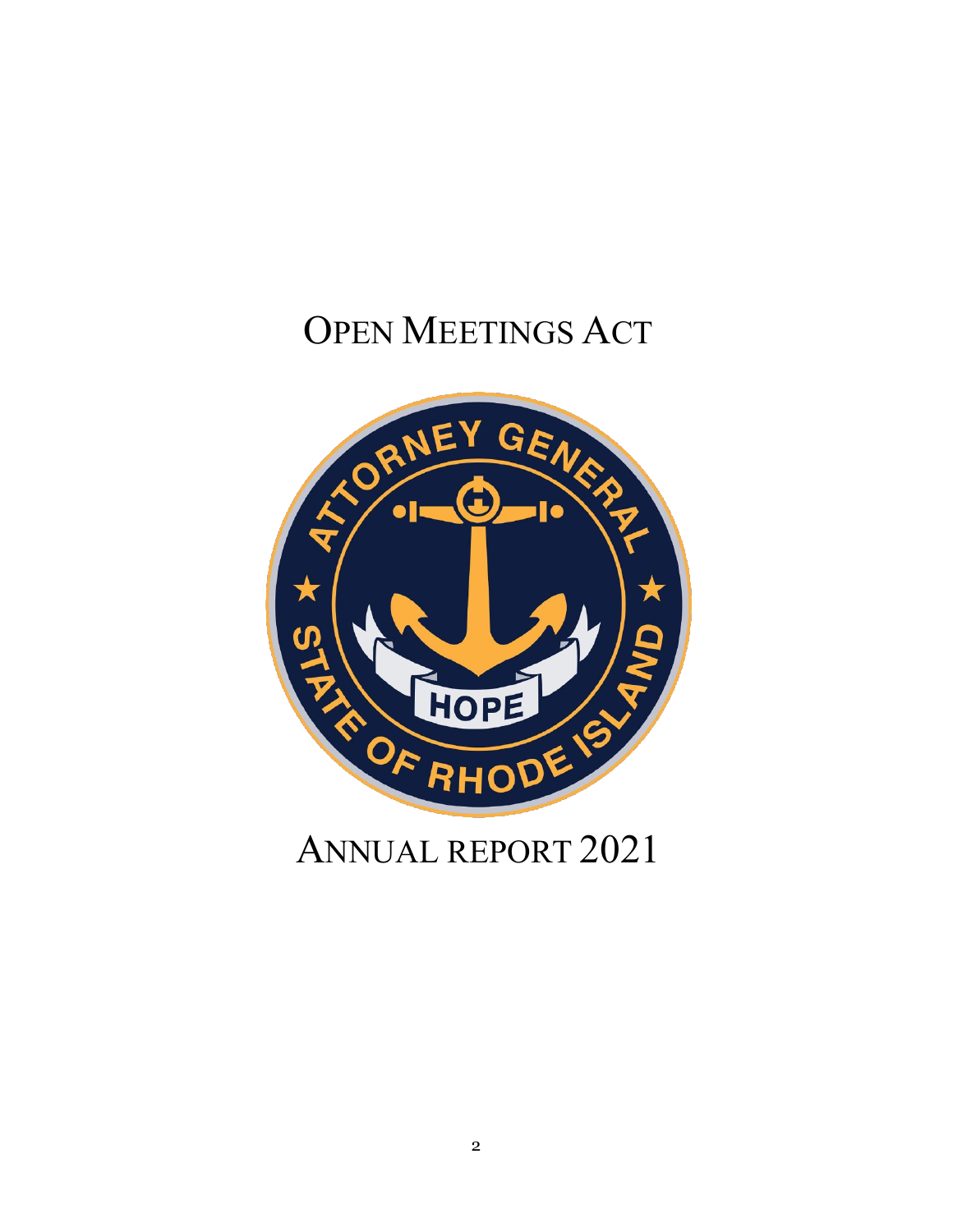# **ATTORNEY GENERAL'S ANNUAL REPORT OF COMPLAINTS RECEIVED PURSUANT TO RHODE ISLAND GENERAL LAWS SECTION 42-46-1,** *ET SEQ.***, THE OPEN MEETINGS ACT**

Rhode Island General Laws Section 42-46-11 requires the Office of Attorney General to submit an annual report to the Legislature summarizing the complaints received pursuant to the Open Meetings Act, including the number of complaints found to be meritorious and the action taken by the Office of Attorney General in response to those complaints. On occasion, complaints will be resolved by the parties without the issuance of a finding or the Office of Attorney General will issue one finding in response to multiple similar complaints, resulting in a discrepancy between the number of complaints received and findings issued. Additionally, sometimes findings are issued in a different calendar year than when a complaint was received. In cases where this Office finds a violation and determines that injunctive relief is necessary, oftentimes this Office is able to obtain voluntary compliance from the public body without needing to initiate litigation.

The Office of Attorney General is pleased to submit the following information concerning the calendar year 2021.

#### **STATISTICS**

| <b>OPEN MEETINGS ACT COMPLAINTS RECEIVED:</b> | 93 |
|-----------------------------------------------|----|
| FINDINGS ISSUED BY THE ATTORNEY GENERAL:      | 34 |
| <b>VIOLATIONS FOUND:</b>                      | 17 |
| <b>WARNINGS ISSUED:</b>                       | 17 |
| LITIGATION INITIATED:                         |    |
| WRITTEN ADVISORY OPINIONS:                    |    |
| <b>REQUESTS RECEIVED:</b>                     |    |
| <b>ADVISORY OPINIONS ISSUED:</b>              |    |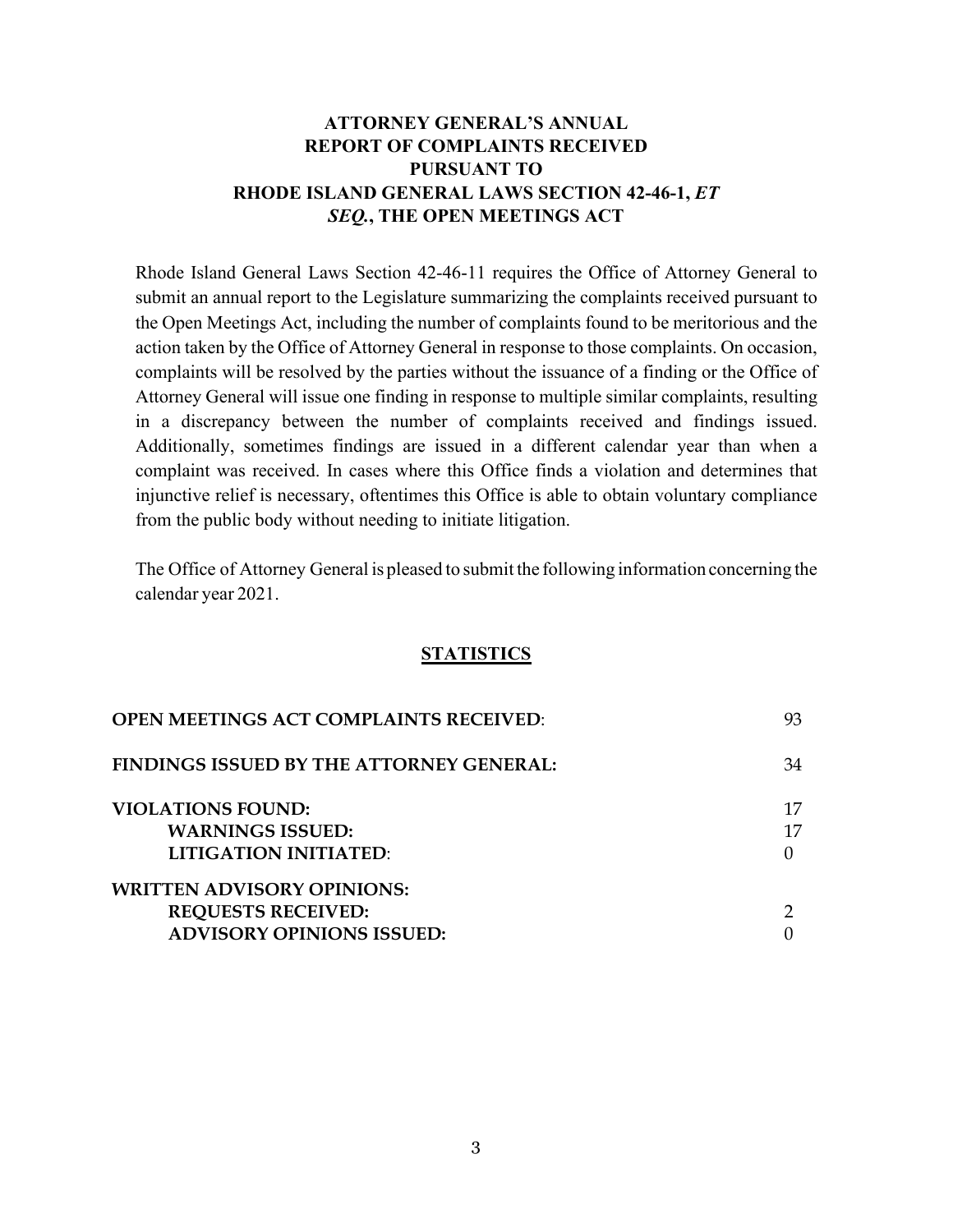# **VIOLATIONS FOUND/WARNING ISSUED**

The Office of Attorney General issued warnings in the following cases where the Office found violations of the Open Meetings Act:

| <b>OM 21-03</b> | <b>Drew v. Coventry Charter Review Commission Summary</b>                                    |
|-----------------|----------------------------------------------------------------------------------------------|
| <b>OM 21-04</b> | <b>Langer. v. Bonnet Shores Fire District Council [7-20-2020, 7-22-2020]</b>                 |
| <b>OM 21-05</b> | <b>Sullivan vs. Coventry School Committee</b>                                                |
| <b>OM 21-06</b> | <b>Stewart v. West Greenwich Planning Board</b>                                              |
| <b>OM 21-07</b> | <b>Durand v. Pawtuxet River Authority</b>                                                    |
| <b>OM 21-08</b> | DeCubellis v. William M. Davies Career and Technical High School<br><b>Board of Trustees</b> |
| <b>OM 21-09</b> | Finnegan v. Scituate School Committee [10.06.20], [10.13.20]                                 |
| <b>OM 21-12</b> | <b>Western Oil v. CFZB</b>                                                                   |
| <b>OM 21-13</b> | Finnegan v. Scituate School Committee [11.27.20] [12.5.20]                                   |
| <b>OM 21-14</b> | <b>Lamendola v. East Greenwich School Committee [2-3-2021]</b>                               |
| <b>OM 21-15</b> | <b>Keep Metacomet Green! v. East Providence City Council</b>                                 |
| <b>OM 21-21</b> | <b>Ford v. Barrington School Committee</b>                                                   |
| OM 21-23        | <b>Phongsavahn v. Woonsocket Board of Canvassers</b>                                         |
| <b>OM 21-25</b> | <b>Solas v. South Kingstown School Committee</b>                                             |
| OM 21-26        | Lema vs. Narragansett Town Council                                                           |
| <b>OM 21-28</b> | <b>Nassaney et al. v. Richmond Town Council</b>                                              |
| <b>OM 21-34</b> | <b>Gaddis Barrett v. South Kingstown School Committee</b>                                    |

\* \* \*

Summaries of all findings/written advisory opinions issued are included below.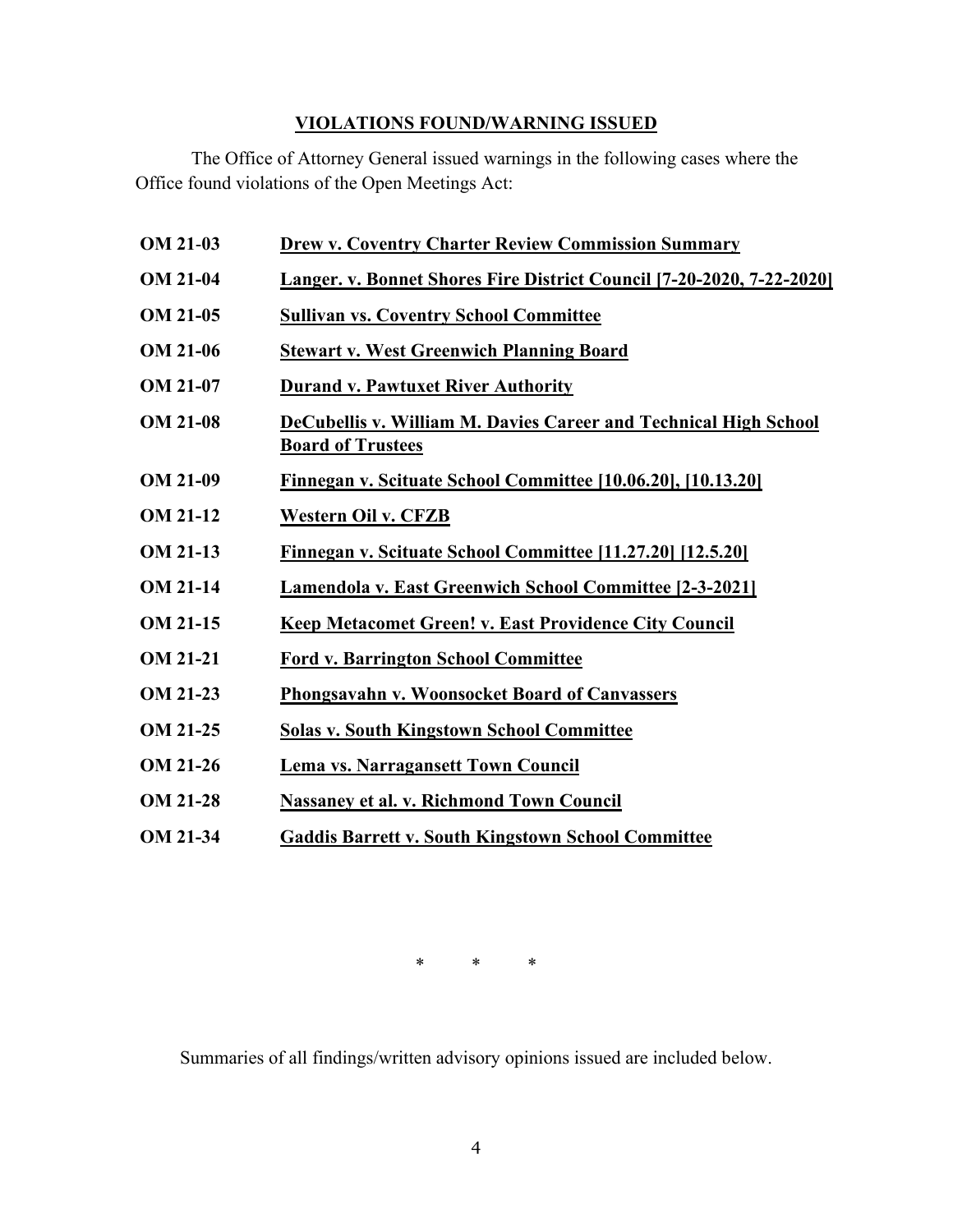#### **OPEN MEETINGS ACT FINDINGS – 2021**

#### **OM 21-01 Kelley v. Scituate Human Resource Policy Committee Summary:**

The Complainant alleged that the Committee violated the OMA by failing to timely post the agenda for its August 13, 2019 meeting and by failing to post minutes on the Secretary of State's website for its August 13, 2019 and March 2, 2020 meetings. Based on the undisputed evidence, the statute of limitations set forth in R.I. Gen. Laws § 42-46-8(b) with regard to the August 13, 2019 meeting expired prior to the complaint being submitted to this Office. Accordingly, and consistent with this Office's precedent, we declined to consider the merits of the Complainant's allegations in connection with the August 13, 2019 Committee meeting. We also determined that the Committee is "solely advisory in nature" and therefore exempt from posting meeting minutes on the Secretary of State's website. As such, we found that the Committee did not violate the OMA.

#### **OM 21-02 Langseth v. Rhode Island Commerce Corporation Audit Committee**:

The Complainant alleged that the Committee violated the OMA by failing to post annual notice of its regularly scheduled meetings at the beginning of the calendar year and by failing to post minutes on the Secretary of State's website for its September 2018 and September 2019 meetings. Based on the record before us, we were presented with no evidence that the Committee has regularly scheduled meetings. Rather, the evidence indicated that its meetings are contingent upon the completion of an audit process conducted by a third-party. We also determined that the Committee was "solely advisory in nature" and therefore exempt from being required to post its meeting minutes on the Secretary of State's website. Accordingly, we found no violations.

### **OM 21**-**03 Drew v. Coventry Charter Review Commission Summary:**

The Complainant alleged that the Commission violated the OMA when the agenda for its Saturday, July 11, 2020 9:00 am meeting was not posted until Thursday, July 9, 2020 9:08 am, in violation of R.I. Gen. Laws § 42-46-6(b). The Commission conceded this point and, accordingly, we found a violation. The Complainant also alleged that the Commission violated the OMA at its July 11, 2020 meeting when it discussed a topic not properly listed on the agenda. Based upon the record before us, we determined that the Commission violated the OMA by engaging in an extended discussion on topics beyond what was noticed in the pertinent agenda item. We did not find injunctive relief appropriate as no action was taken on the agenda item in question, nor did we find evidence of a willful or knowing violation. VIOLATION FOUND.

## **OM 21-04 Langer. v. Bonnet Shores Fire District Council [7-20-2020, 7-22-2020]:**

In a July 20, 2020 complaint and a July 22, 2020 complaint, the Complainant alleged that the Fire District violated the OMA by conducting business outside of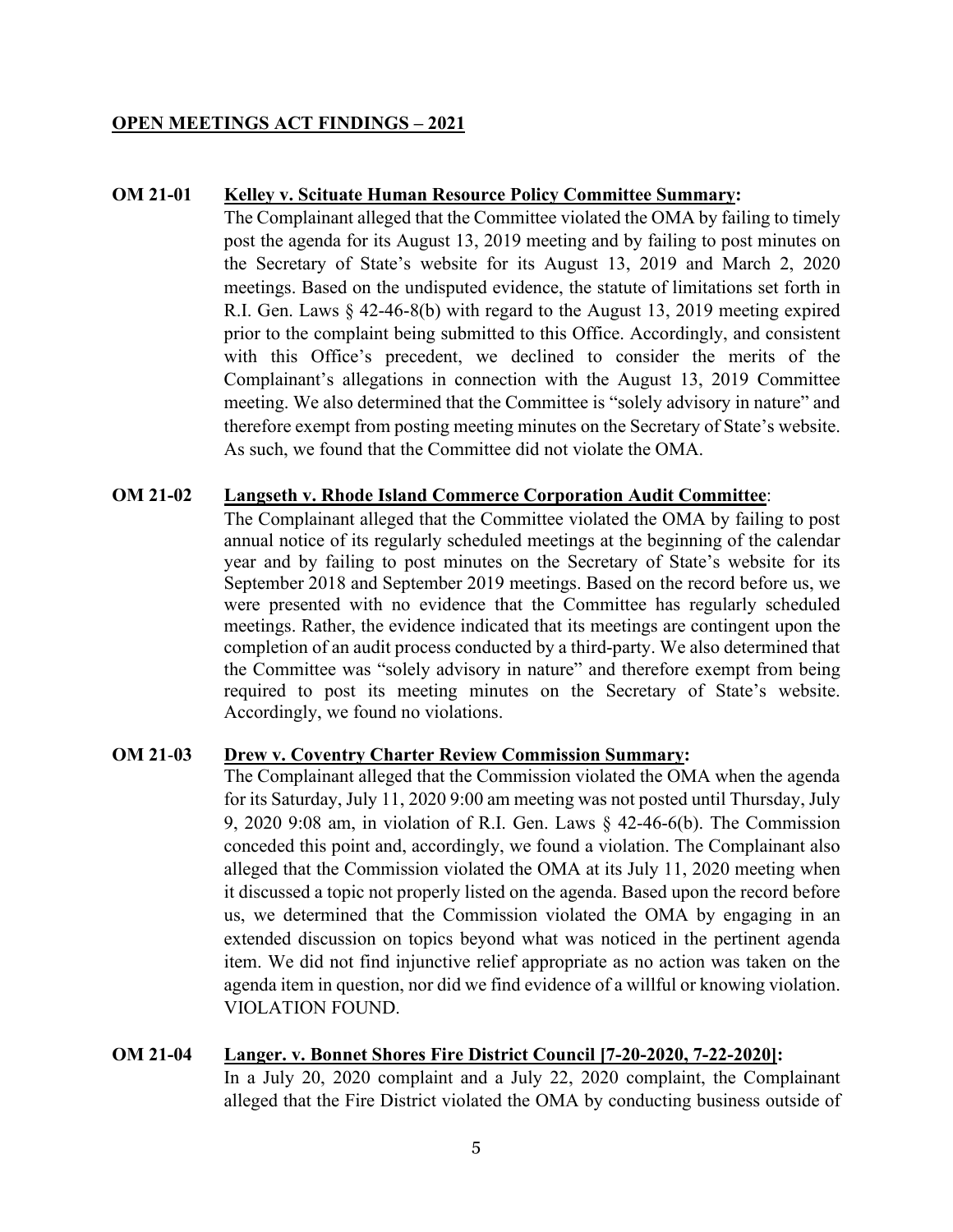the public purview. In the July 20, 2020 complaint, the Complainant alleged that the Fire District retained legal counsel and vacated a member's seat in a meeting outside the public purview. In the July 22, 2020 Complaint, the Complainant alleged that the Fire District achieved a "rolling quorum" through an email thread and discussed a matter over which the Fire District had supervision, control, jurisdiction, or advisory power. Based on the totality of the evidence before us, we found no violation as to the July 20, 2020 Complaint. However, we did determine that the Fire District violated the OMA as to the July 22, 2020 Complaint because the email conversation constituted a non-public "meeting" of a quorum of the public body as contemplated by the OMA. We did not find this violation to be willful or knowing, however, nor did we find injunctive relief to be appropriate in this instance.

VIOLATION FOUND.

#### **OM 21-05 Sullivan v. Coventry School Committee:**

The Complainant alleged the Committee violated the OMA during its August 13, 2020 meeting by providing insufficient notice of business conducted pursuant to one item on its open session agenda and one item on its closed session agenda. The Complainant also alleged the closed session agenda item was an impermissible topic for executive session. This Office determined that the agenda items failed to adequately specify the nature of business to be discussed and that parts of the discussion during the executive session agenda item did not pertain to an individual's job performance and were not appropriate for executive session pursuant to R.I. Gen. Laws  $42-46-5(a)(1)$ . This Office did not find sufficient evidence of a willful or knowing violation but did require the Committee to take remedial measures regarding the open session item for which proper notice had not been provided and to publicize a copy of the executive session minutes with redactions to the portions that were permissible for executive session. VIOLATION FOUND.

### **OM 21-06 Stewart v. West Greenwich Planning Board:**

The Complainant alleged that the Board failed to post official/approved minutes on the Secretary of State's website for its August 24, 2020 meeting within 35 days of that meeting. The Board conceded that it did not timely file its minutes due to a clerical error. Accordingly, the Board violated the OMA. We did not find injunctive relief appropriate because the Board posted the minutes on the Secretary of State's website once it became aware of the issue. Nor did we find sufficient evidence to support a willful or knowing violation. VIOLATION FOUND.

#### **OM 21-07 Durand v. Pawtuxet River Authority:**

The Complainant alleged the PRA failed to timely post notice of its January 4, 2021 meeting. The PRA did not dispute that it did not post notice of its January 4, 2021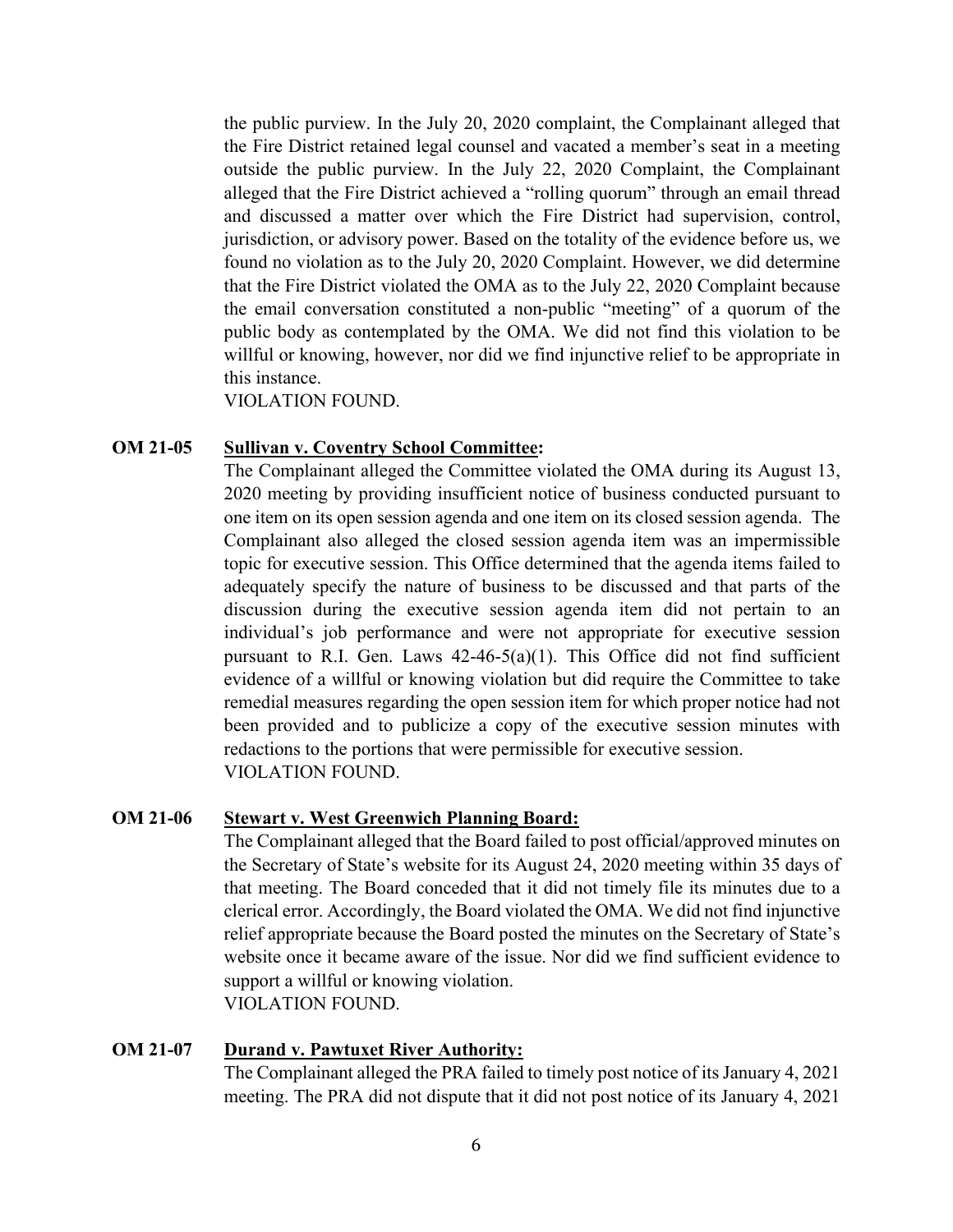meeting within the required time period. Accordingly, the PRA violated the OMA. Based on the totality of the circumstances, we did not find injunctive relief appropriate, nor did we find evidence to support a willful or knowing violation, but we encouraged the PRA to obtain additional training in the requirements of the OMA.

VIOLATION FOUND.

# **OM 21-08 DeCubellis v. William M. Davies Career and Technical High School Board of Trustees:**

The Complainant alleged the Board convened a meeting where it discussed and voted to eliminate certain teaching positions during open session and that the agenda notice for the meeting was inadequate because the notice did not state that any vote would be taken to eliminate the positions. Based on the record before us, we determined that the pertinent agenda item failed to fairly provide notice of the Board's action during its meeting. Although we found that the Board violated the OMA, we did not find evidence of a willful or knowing violation, nor did we determine that injunctive relief was appropriate. VIOLATION FOUND.

### **OM 21-09 Finnegan v. Scituate School Committee [10.06.20], [10.13.20]:**

In an October 6, 2020 Complaint (relating to an August 25, 2020 meeting) and an October 13, 2020 Complaint (relating to an August 25, 2020 meeting), the Complainant alleged that the Committee violated the OMA in both instances by not adequately providing notice of the business that was to be discussed and/or acted upon at each meeting. Based on the totality of the evidence before us, we found violations as to both complaints. We did not find these violations to be willful or knowing, nor did we find injunctive relief to be appropriate in these circumstances. VIOLATION FOUND.

# **OM 21-10 Straus v. Westerly Town Council:**

The Complainant alleged that the Council violated the OMA by improperly convening into executive session to discuss the disposition of the Tower Street property and because the agenda for the meeting did not explicitly give notice that the Council would be convening into executive session to discuss and/or vote on said disposition. Based upon the undisputed evidence before us, we determined that the Council's executive session discussion pertaining to the Tower Street property did not violate the OMA and that the agenda notice fairly informed the public that the Council intended to convene an executive session to discuss and/or act on the disposition of the property. Accordingly, we found no violations.

### **OM 21-11 Langseth v. Rhode Island Commerce Corporation:**

**The** Complainant alleged the Corporation violated the OMA by improperly discussing an agenda item in executive session and because the pertinent agenda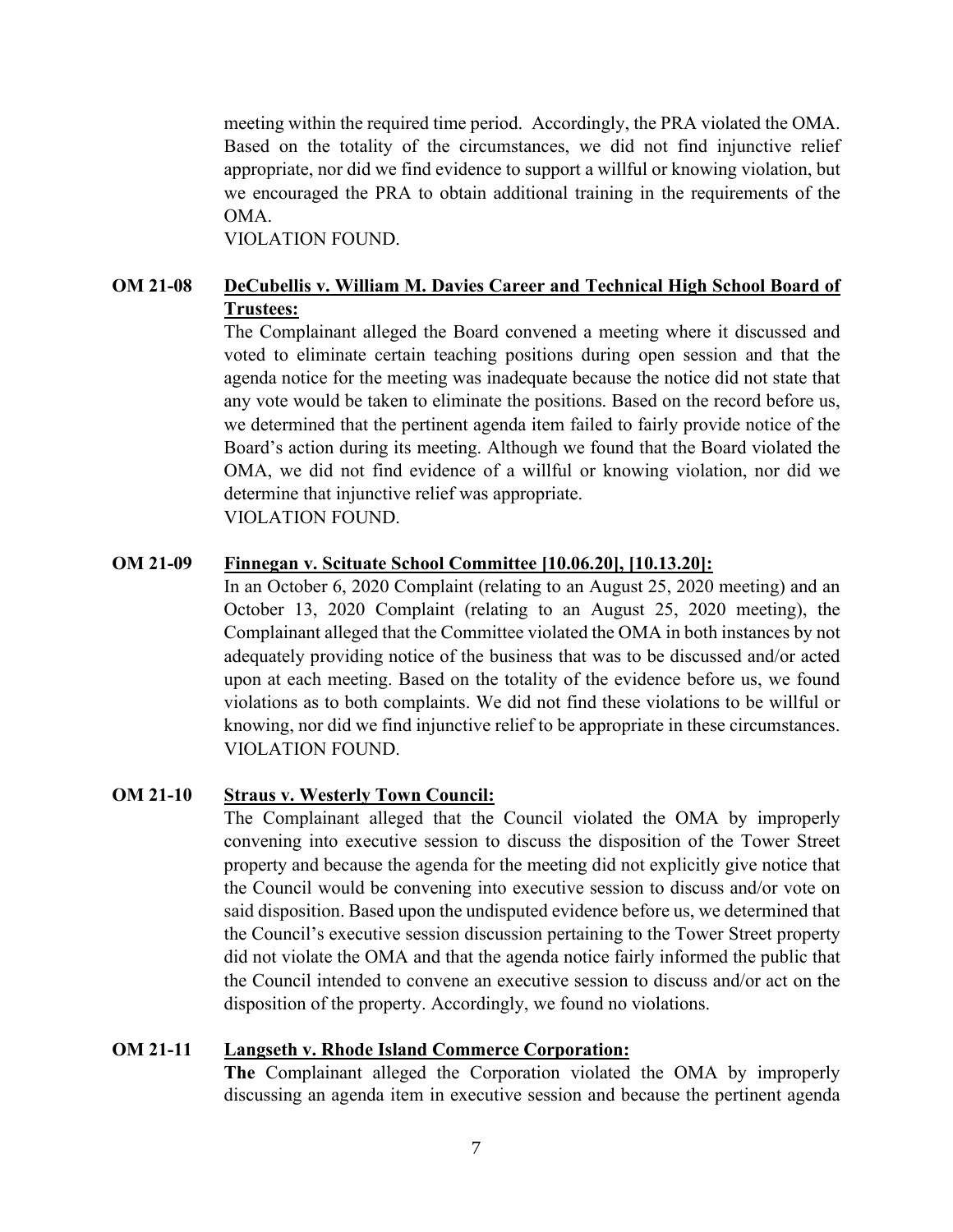item failed to specify the business to be discussed. Based on the undisputed evidence presented, we determined that the Corporation's executive session discussion was permissible under the OMA and, under the totality of the circumstances, the related agenda item provided sufficient notice to the public of the nature of the business to be discussed. Accordingly, we found no violations.

#### **OM 21-12 Western Oil v. Central Falls Zoning Board of Review:**

The Complainant alleged that the Board violated the OMA by failing to file official minutes on the Secretary of State's website within thirty-five (35) days for several meetings and by failing to make unofficial minutes of these meetings available as required by the OMA within thirty-five (35) days of the meeting. Based on the undisputed evidence, we determined that the Board violated the OMA by failing to post the official minutes and by failing to make the unofficial minutes available in accordance with the OMA's provisions. We did not find injunctive relief appropriate since the minutes have now been posted, nor did we find evidence of a willful or knowing violation.

VIOLATION FOUND.

#### **OM 21-13 Finnegan v. Scituate School Committee [11.27.20] [12.5.20]**:

In two complaints respectively relating to meetings held on November 10, 2020 and December 5, 2020, the Complainant alleged that the Scituate School Committee violated the OMA at each meeting because the agenda item titled "Consent Agenda, 1. Meeting Minutes, 2. Bills, 3. Correspondence" failed to properly indicate the nature of the business to be discussed at the meetings. In response, the Committee argued that it had posted supporting documents related to this agenda item on ClerkBase. The supporting documents, however, were not posted on the Secretary of State's website. We found that the Committee violated the OMA. We did not find these violations to be willful or knowing, however, nor did we find injunctive relief to be appropriate in these circumstances. VIOLATION FOUND.

### **OM 21-14 Lamendola v. East Greenwich School Committee:**

The Complainant alleged that the School Committee violated OMA when it did not properly report out executive session votes and vote to seal the minutes of an executive session in connection with an April 9, 2019 meeting. The Complainant argued that the statute of limitations regarding this meeting had not yet expired as of the filing of his complaint because he did not have notice of the alleged violation until August 17, 2020. The School Committee provided undisputed evidence that the April 9, 2019 minutes were approved on April 23, 2019 and thus argued that the Complainant's allegations were time-barred. Even if viewing the facts most favorably to the Complainant, the statute of limitations regarding the April 9, 2019 meeting expired two-days after the Complaint was filed with this Office. Regarding the merits of the allegations, the School Committee provided affidavits that the executive session minutes were sealed by a majority vote of the School Committee,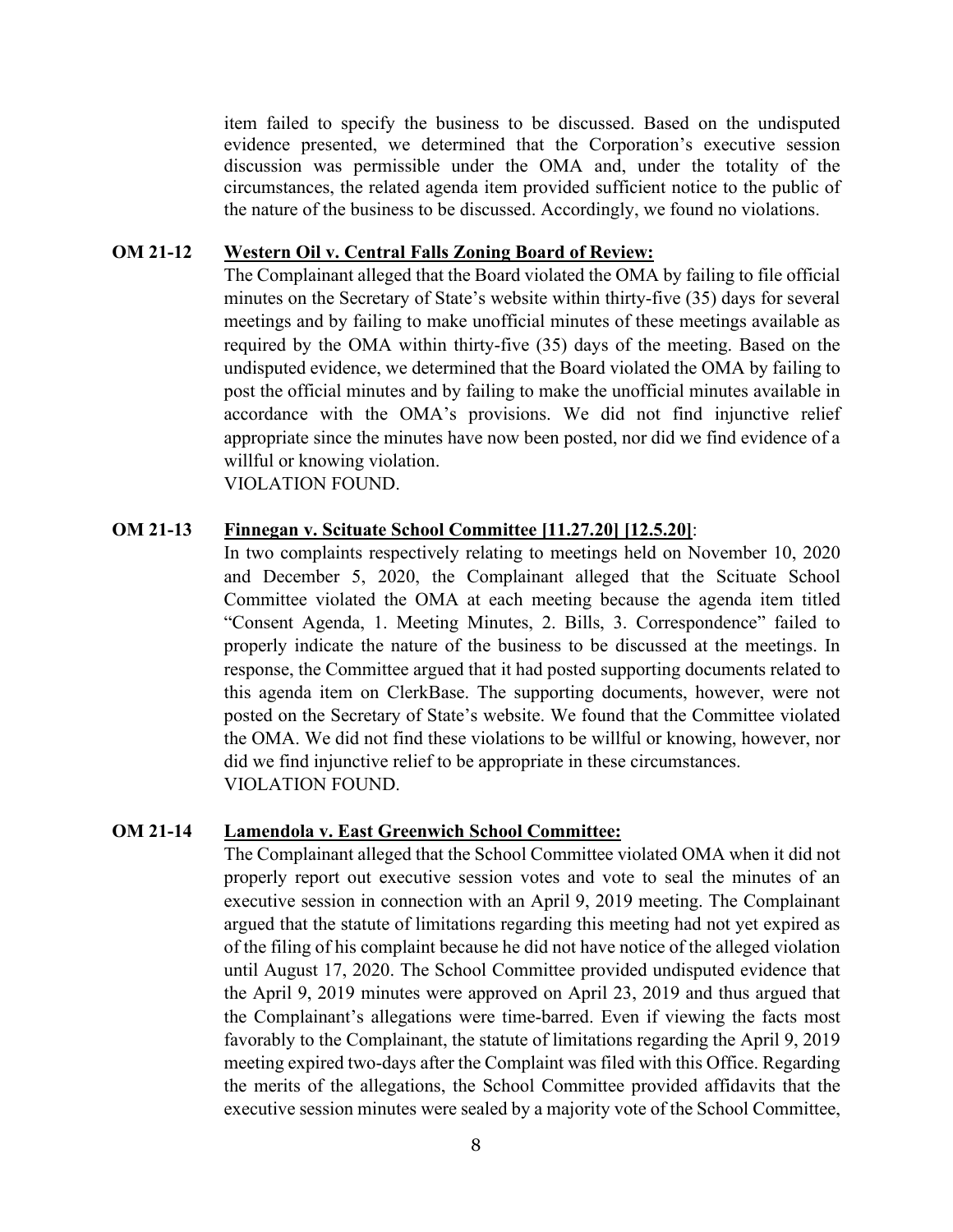but that this vote was inadvertently recorded in the executive session, rather than open session, minutes. Based on the record before us, the School Committee failed to record the vote to seal the executive session minutes in their open session minutes in violation of the OMA. Because the statute of limitations has expired, this Office is not able to pursue any relief related to this violation, but we encourage the School Committee to revise the April 9, 2019 open session minutes to reflect the vote to seal the executive session minutes. VIOLATION FOUND.

### **OM 21-15 Keep Metacomet Green! v. East Providence City Council:**

The Complainant alleged that the Council failed to file its approved minutes on the Secretary of State's website for 14 meetings within 35 days of each of those meetings. Based upon the record before iu, including the Council's concessions, this Office determined that the Council did not file its minutes with the Secretary of State within the timeframe required by the OMA for all 14 of the subject meetings. Because the Council did file all outstanding minutes with the Secretary of State prior to the issuance of this finding, we did not find injunctive relief appropriate. Nor were we presented with evidence of a willful or knowing violation. The Council represented that the violations were due to staffing issues related to COVID-19 and that it had taken remedial measures to address the issue going forward.

VIOLATION FOUND.

# **OM 21-16 Brown University v. Providence City Council Committee on Ordinances:**

The Complainant alleged that the Committee's January 27, 2021 agenda item concerning the scheduling of a hearing regarding a proposed amendment to the Historic Overlay District Ordinance failed to fairly inform the public of the business to be discussed. Based on the record before us, including this Office's independent review of the audio recording of the January 27 meeting, we determined that the subject agenda item was sufficiently specific and did not violate the OMA.

#### **OM 21-17 Courtney v. Jamestown Housing Authority:**

The Complainant alleged the Housing Authority violated the OMA when it failed to post a physical copy of the notice for its December 30, 2020 meeting anywhere on the Housing Authority premises. The Housing Authority provided evidence that notice of the December 30 , 2020 meeting was physically posted at two (2) locations within the Housing Authority residential buildings more than 48 hours before the meeting, in addition to being posted at the Jamestown Town Hall and electronically on the Secretary of State's website. Accordingly, based on the record before us, we found no violation.

#### **OM 21-18 Lamendola v. East Greenwich School Committee:**

The Complainant alleged that the School Committee violated the OMA at its March 2, 2021 meeting when it voted to continue the engagement of a law firm in executive session without providing advanced notice that such a vote would occur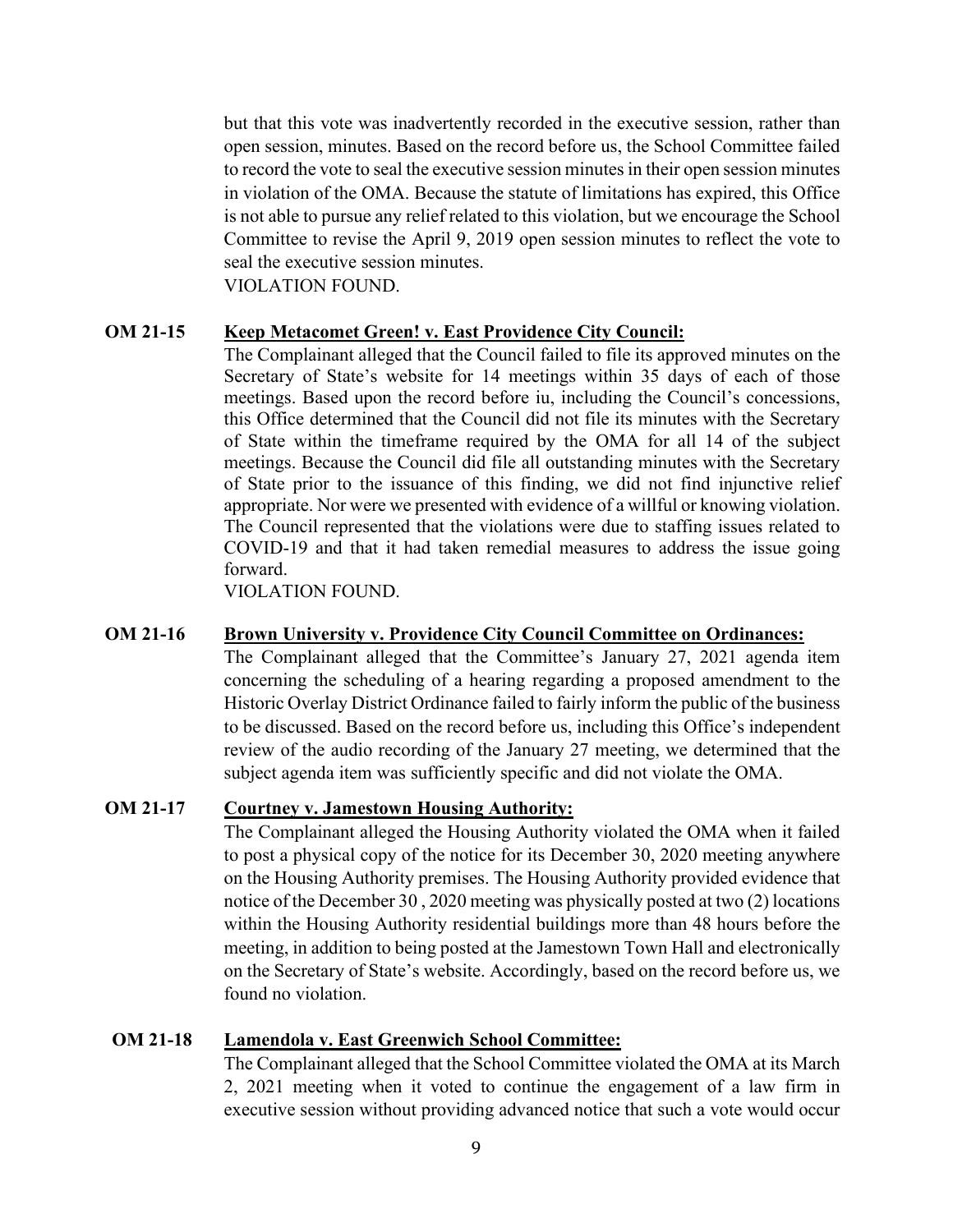and when the executive session agenda item cited to "RIGL  $\delta$  42-46-2(a)(2)," as the purpose of the executive session, which is not a proper citation to the OMA. Based on the totality of the circumstances, we found that the March 2, 2021 executive session agenda item fairly informed the public of the nature of the business to be discussed and acted upon. Similarly, we found that in the context of these particular circumstances, the executive session notice fairly noted the nature of the business discussed and the basis for entering executive session, notwithstanding the typographical error in the citation. Accordingly, we found no violations.

#### **OM 21-19 Farrell v. Johnston School Committee**:

The Complainant alleged that an item on the Committee's March 16, 2021 meeting agenda failed to fairly inform the public that a discussion would take place regarding the change of date for a certain professional development day. Based on the undisputed evidence, the pertinent agenda item fairly encompassed the discussion and presentation made under that topic and the brief conversation related to the professional development date change occurred after the presentation and was initiated by a member of the public. It was further undisputed that the Committee took no action related to the professional development date change, which had already been made by the superintendent prior to the meeting, and did not carry on any discussion of this topic beyond the scope of the question presented by the member of the public. Accordingly, we found no violation.

#### **OM 21-20 Zonfrillo v. Narragansett Town Council:**

The Complainant alleged that the Town Council violated the OMA by impermissibly entering a closed session to discuss pending litigation, and by not disclosing votes taken in closed session. Based on the undisputed evidence, the Town Council announced the purpose of the closed session was to discuss litigation, properly cited R.I. Gen. Laws  $\S$  42-46-5(a)(2), which allows closed meetings "pertaining to collective bargaining or litigation," and only discussed matters related to litigation in the closed session. Furthermore, this Office's *in camera* review of the closed session minutes confirms that no votes were taken by the Town Council in closed session besides a vote to seal the minutes, which the Complainant acknowledges (and the record indicates) was disclosed. Accordingly, we find no violation.

### **OM 21-21 Ford v. Barrington School Committee:**

The Complainant alleged that the Barrington School Committee violated the OMA because an item on the Committee's February 25, 2021 meeting agenda reading "School Committee Workshop on School Goals: Mid Year Report" failed to fairly inform the public that the presentation by Barrington High School would feature discussion of the "de-leveling" process at the school, and failed to inform the public that guest speakers would be present. While this Office determined that the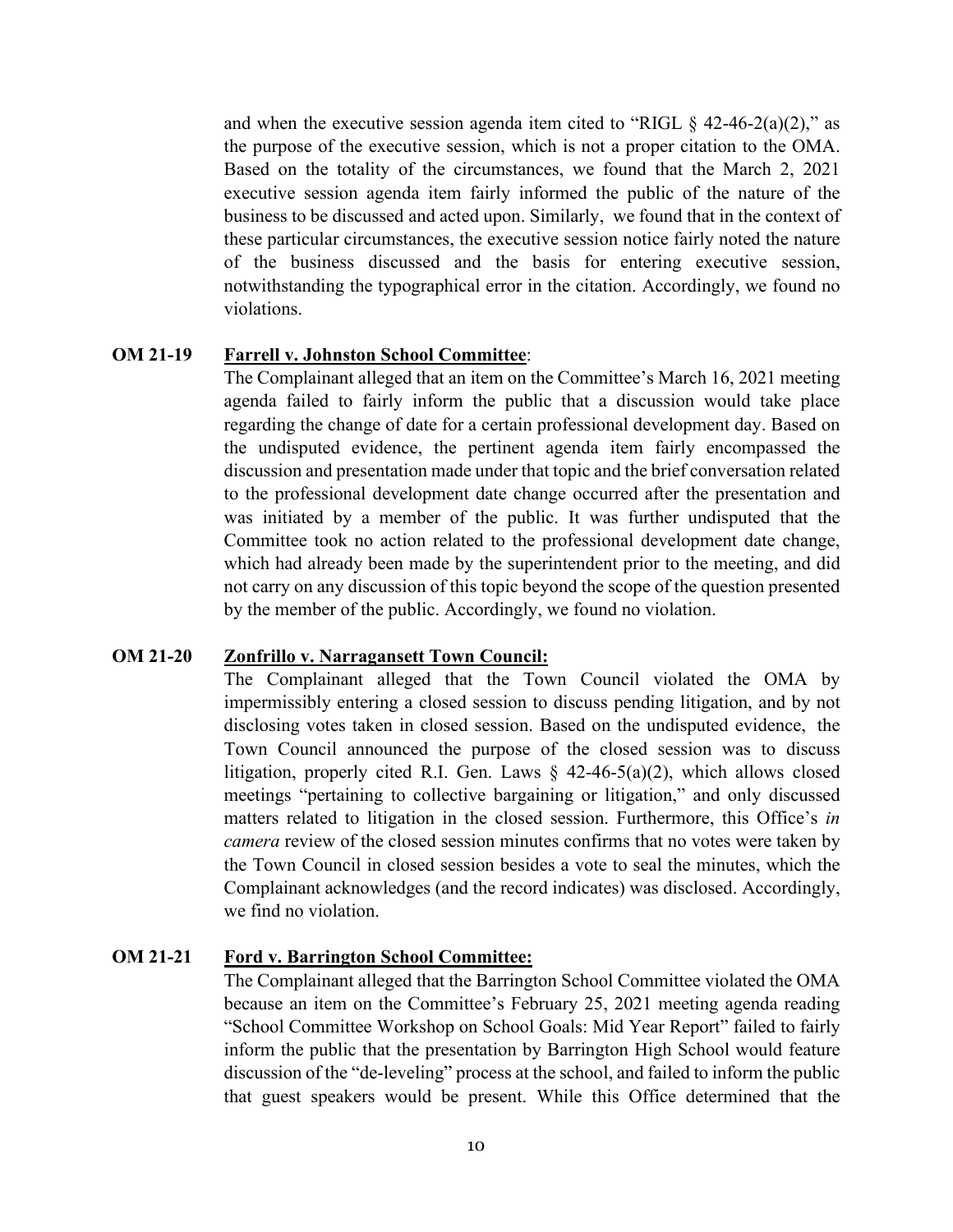Committee did not violate the OMA when it did not provide notice of guest speakers, we determined that that the agenda item failed to apprise the public of the substance of what was discussed at the meeting, and therefore violated the OMA. We did not find this violation to be willful or knowing, however, nor did we find injunctive relief to be appropriate in these circumstances because no vote or action was taken.

VIOLATION FOUND.

### **OM 21-22 Howard v. Portsmouth Senior Center Focus Group:**

The Complainant alleges that the Portsmouth Senior Center Focus Group is a "public body" under the OMA, and violated the OMA by meeting outside of the public purview. Based on the record and guided by Rhode Island Supreme Court precedent and the totality of the evidence, we do not find that the Focus Group is a "public body" under the OMA. Therefore, the OMA does not apply to the Focus Group, and we find no violation.

#### **OM 21-23 Phongsavahn v. Woonsocket Board of Canvassers:**

The Complainant alleged that the Woonsocket Board of Canvassers violated the OMA by failing to post minutes for its September 23, 2020 meeting to the Secretary of State's website within thirty-five days of the meeting. In response, the Board conceded that it had failed to post meeting minutes to the Secretary of State's website by the statutory deadline but provided evidence that it had posted the minutes on the same day the Complaint was filed, thirty-seven days after the meeting. We found that the Board violated the OMA. We did not find this violation to be willful or knowing, however, nor did we find injunctive relief to be appropriate in these circumstances. VIOLATION FOUND.

### **OM 21-24 Lema v. Narragansett Town Council:**

The Complainant alleged that the Council violated the OMA at its March 1, 2021 meeting by discussing the newly created Coastal Access Improvement Committee under an agenda item that did not mention the Committee. As part of our investigation, this Office reviewed the footage of the relevant portion of the meeting, and observed that while the Coastal Access Improvement Committee was discussed, all mentions of the Committee were directly tied to the noticed agenda item. Accordingly, we found that the agenda item provided fair notice to members of the public of the nature of the business discussed and acted upon, and found no violation.

### **OM 21-25 Solas v. South Kingstown School Committee:**

The Complainant alleged that the School Committee violated the OMA by failing to post official meeting minutes for its April 27, 2021 meeting on the Secretary of State's website within 35 days of the meeting. In its response, the School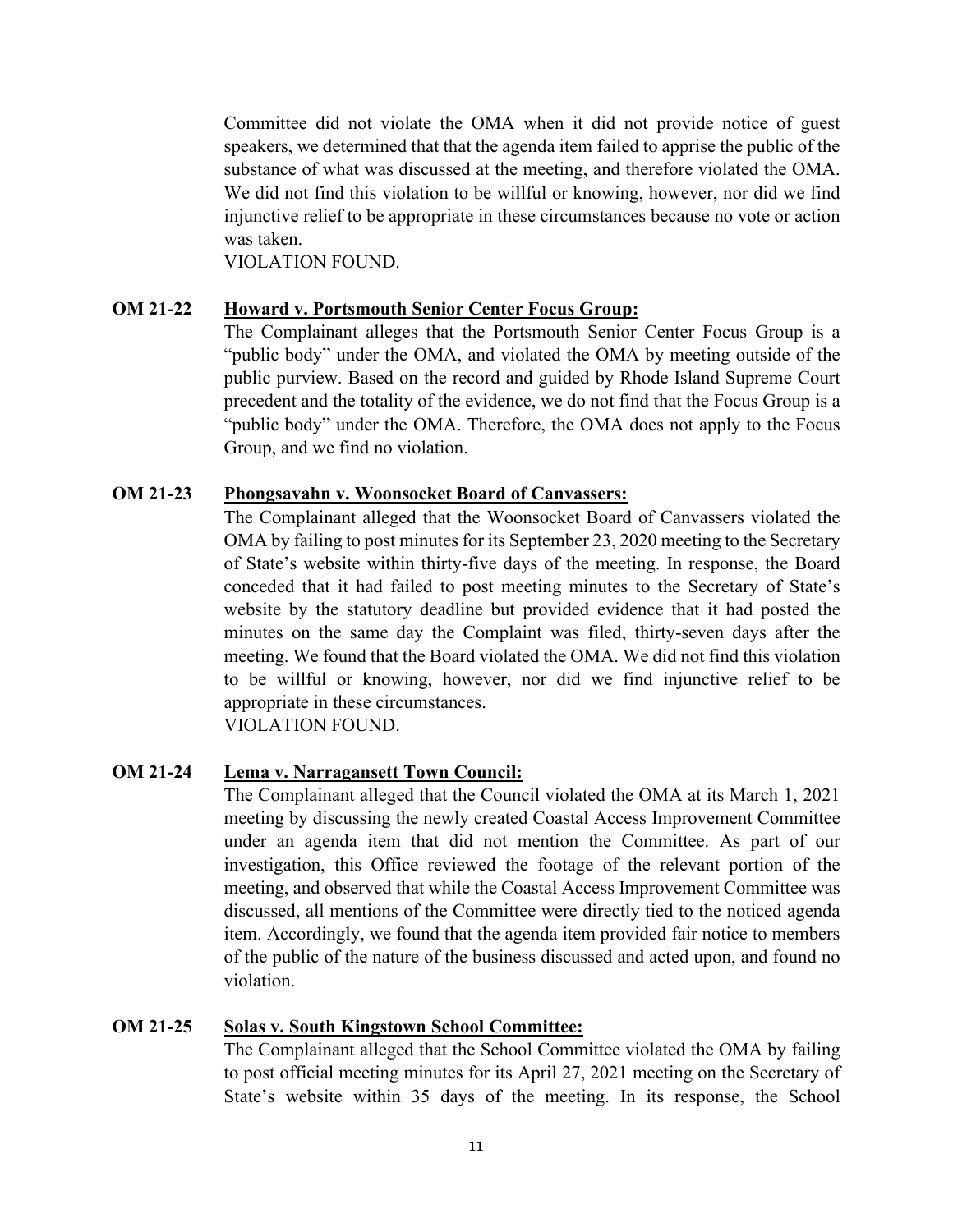Committee did not dispute that it had failed to post the meeting minutes within the designated timeframe. Accordingly, we found a violation. However, injunctive relief is not appropriate because the meeting minutes have since been posted, and we did not find sufficient evidence for a willful or knowing violation. VIOLATION FOUND.

# **OM 21-26 Lema v. Narragansett Town Council**:

In four separate OMA complaints filed by the Complainant against the Council, the Complainant alleged that the Council violated the OMA by taking action outside of the public purview (December 8, 2020 and December 31, 2020 Complaints), by engaging in improper executive session procedures (January 14, 2021 Complaint), and by failing to provide proper notice to the public as to an agenda item (January 28, 2021 Complaint). We found no violations as to the Complainant's allegations regarding actions taken outside of the public purview (relating to the "Festival of Lights," the selection of a Council President, and library matters), because the record indicated that any actions taken outside of the public purview did not involve a meeting of a quorum of the public body. We also found no violation stemming from the January 28, 2021 Complaint concerning improper notice, because the agenda item adequately informed to public as to the nature of the business to be discussed. We did, however, find that the Council violated the OMA by failing to properly follow procedural requirements during its December 7, 2020 and December 10, 2020 executive sessions (January 14, 2021 Complaint). We did not find these violations to be willful or knowing but required a supplemental submission from the Council regarding disclosure of votes during the December 7, 2020 and December 10, 2020 executive sessions. VIOLATION FOUND.

### **OM 21-27 Fournier v. Oakland Mapleville Fire Company:**

The Complainant alleges that the Oakland Mapleville Fire Company is a "public body" under the OMA and violated the OMA by failing to file unofficial meeting minutes on the Secretary of State's website. The Fire Company denied that it is a public body and based on the record and the totality of the facts presented to this Office, we did not find sufficient evidence that the Fire Company is a "public body" under the OMA. Therefore, on this record we concluded that the OMA does not apply to the Fire Company, and we found no violation.

### **OM 21-28 Nassaney et al. v. Richmond Town Council**:

In three separate OMA complaints filed by two Complainants against the Council, the Complainants collectively alleged that the Council violated the OMA by failing to provide adequate alternative means of virtual access to the June 1 and July 20, 2021 Council meetings, as required by the Governor's COVID-19 Executive Order. The Complainants stated that the Council held hybrid meetings on these dates, and that due to the poor audio quality of the virtual portions of these meetings, the public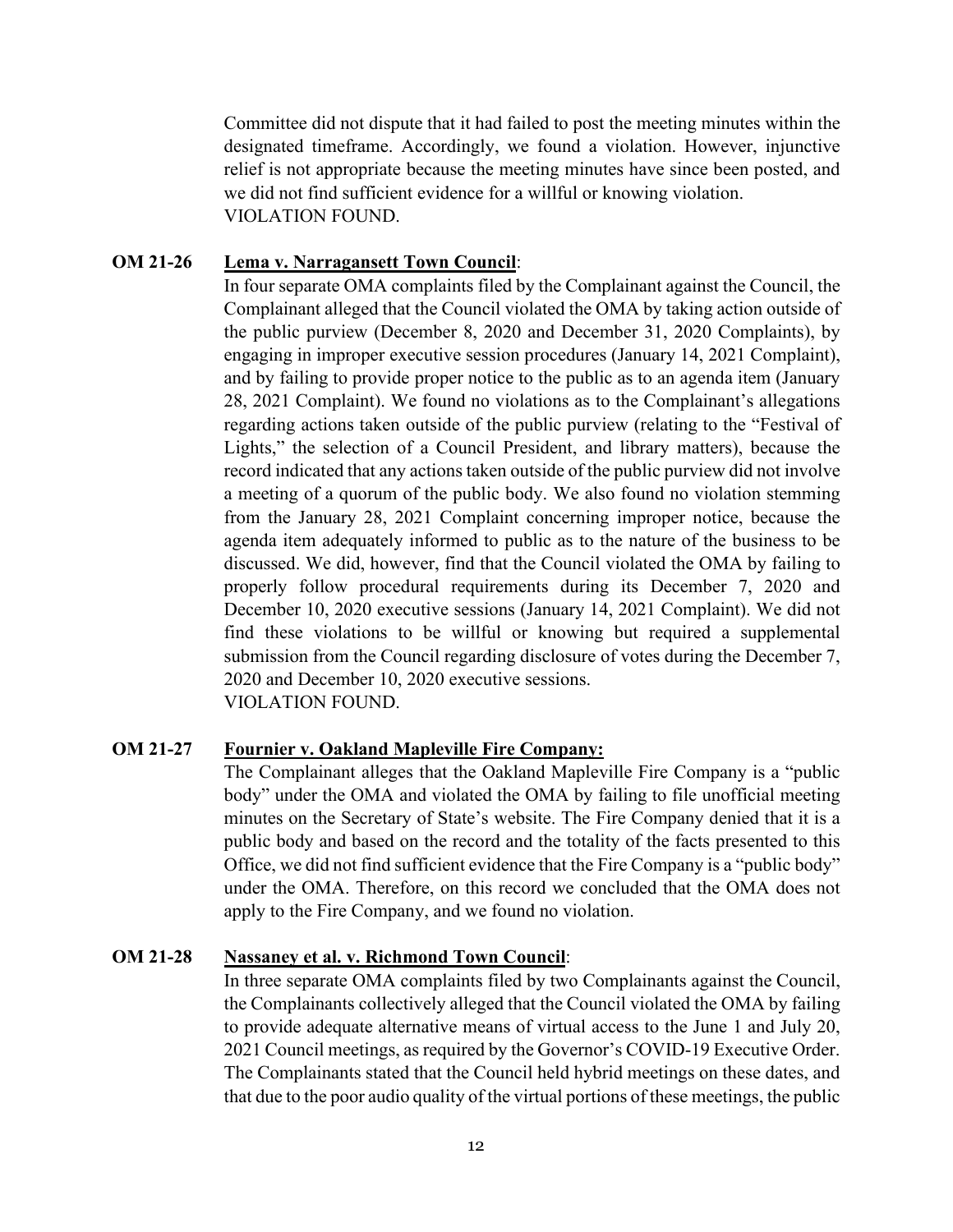was unable to clearly follow the proceedings. After reviewing the record and the Council's admissions, we find that the Council violated the OMA and the Governor's COVID-19 Executive Order by failing to provide adequate alternative virtual access to the June 1 and July 20, 2021 Council meetings. We did not find the violations to be willful or knowing and also did not find injunctive relief to be necessary.

VIOLATION FOUND.

### **OM 21-29 Keep Metacomet Green! v. East Providence City Council:**

The Complainant alleged that the Council violated the OMA at its May 18, 2021 meeting by discussing the "Waterfront Commission" under an agenda item regarding whether a "substantial change of circumstances" existed with regard to a Petition for Zone Change. Upon reviewing the record, this Office determined that discussion of the "Waterfront Commission" was encompassed within the "substantial change of circumstances" discussion. Accordingly, we found that the agenda item provided fair notice to members of the public of the nature of the business discussed and acted upon, and found no violation.

#### **OM 21-30 Benjamin Roland v. South Kingstown School Committee:**

The Complainant alleged that the Council violated the OMA at its April 30, 2021 meeting by discussing two items, each related to a particular school policy, in executive session without citing a specific provision of the OMA that permitted entering executive session regarding those topics. Upon reviewing the record, this Office determined that discussion of the policies pertained to legal advice and related to an ongoing investigation and a topic that was the subject of contentiousness and concern in the community. Accordingly, we found that the executive session discussion reasonably fell within the ambit of R.I. Gen. Laws § 42-46-5(a)(2) and was a permissible topic for executive session, and found no violation.

#### **OM 21-31 Robert Cushman v. Warwick City Council:**

The Complainant alleged that the Council violated the OMA at its May 24, 2021 meeting by not providing adequate notice of the discussion of three topics: (1) the revenue portion of the City budget (2) the City of Cranston municipal budget, and (3) the City of Providence budget unfunded liabilities. Upon reviewing the record, this Office determined that discussion of these three topics occurred within the context of discussing the noticed subject matter of the meeting, "Public Hearing on the Proposed Budget for fiscal year 2021-2022." Accordingly, we found that the discussion was encompassed within the business noticed on the agenda, and found no violation.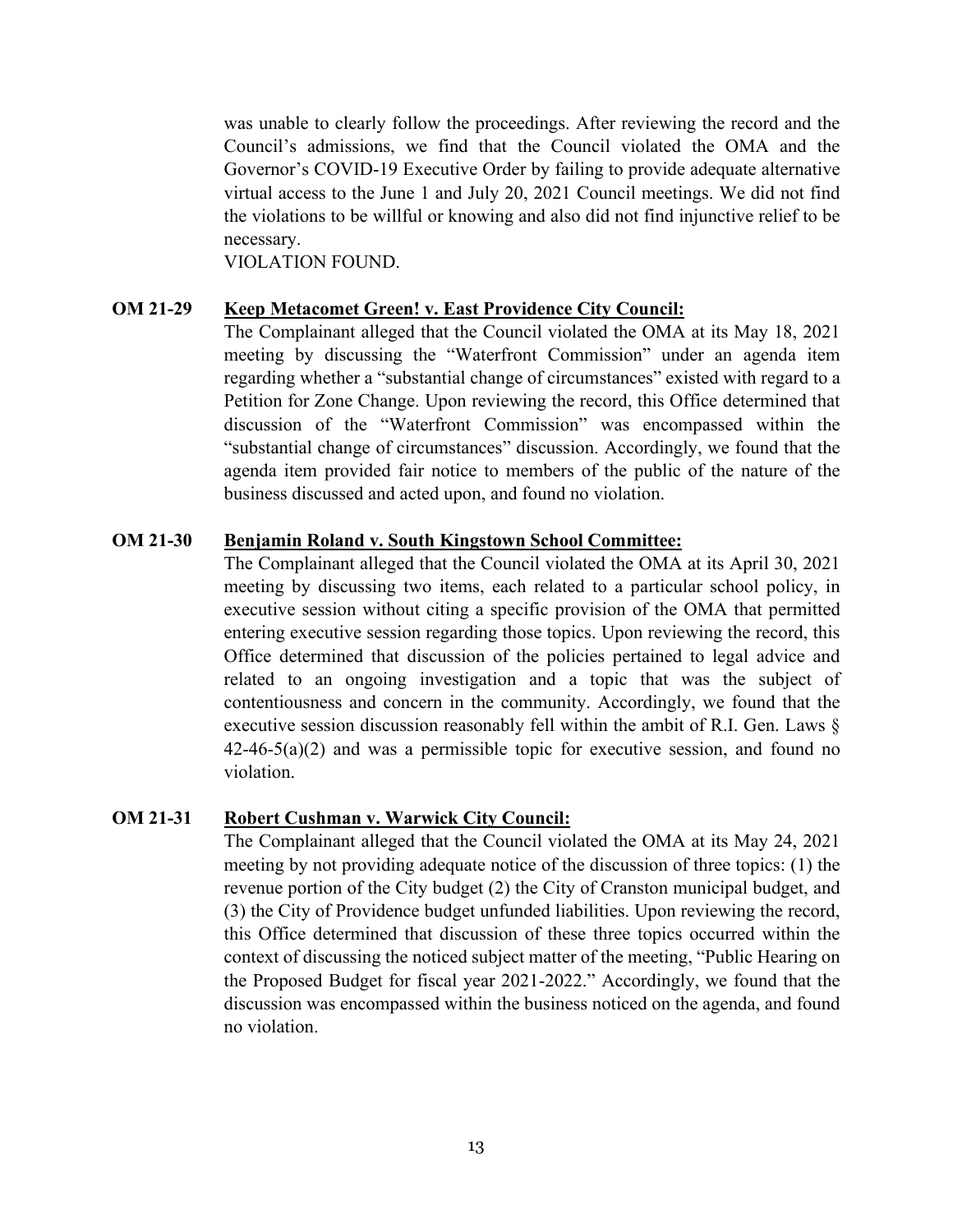# **OM 21-32 Arditi v. Governor's State Equity Council:**

The Complainant alleged that the Governor's State Equity Council is a "public body" under the OMA, and violated the OMA by denying her access to its April 7, 2021 meeting. Based on the record and guided by Rhode Island Supreme Court precedent and the totality of the evidence, we did not find that the Council is a "public body" under the OMA. Therefore, the OMA does not apply to the Council, and we found no violation.

### **OM 21-33 Peter Hewett v. Bristol Warren Regional School District:**

The Complainant alleges that the School District violated the OMA by failing to provide remote access to a hybrid subcommittee meeting held pursuant to the thenexisting Executive Order. Based on the record before us, including the evidence that other members of the public attended the meeting, we found insufficient evidence that the School District failed to provide access. We accordingly found no violation.

### **OM 21-34 Gaddis Barrett v. South Kingstown School Committee:**

The Complainant alleged that the School Committee did not properly convene in and out of executive session or report out executive session votes. Based on our review of the record, this Office found that the School Committee's minutes identified the basis for entering executive session and complied with the OMA, but that the open call failed to cite to the statutory basis for entering executive session or provide a statement of the business to be discussed. We determined that the open call violated the OMA but that there was no need for injunctive relief and insufficient evidence of a willful or knowing violation, especially given that this information was contained in the meeting agenda and minutes. We found that the School Committee did not violate the OMA with regard to the other allegations raised.

VIOLATION FOUND.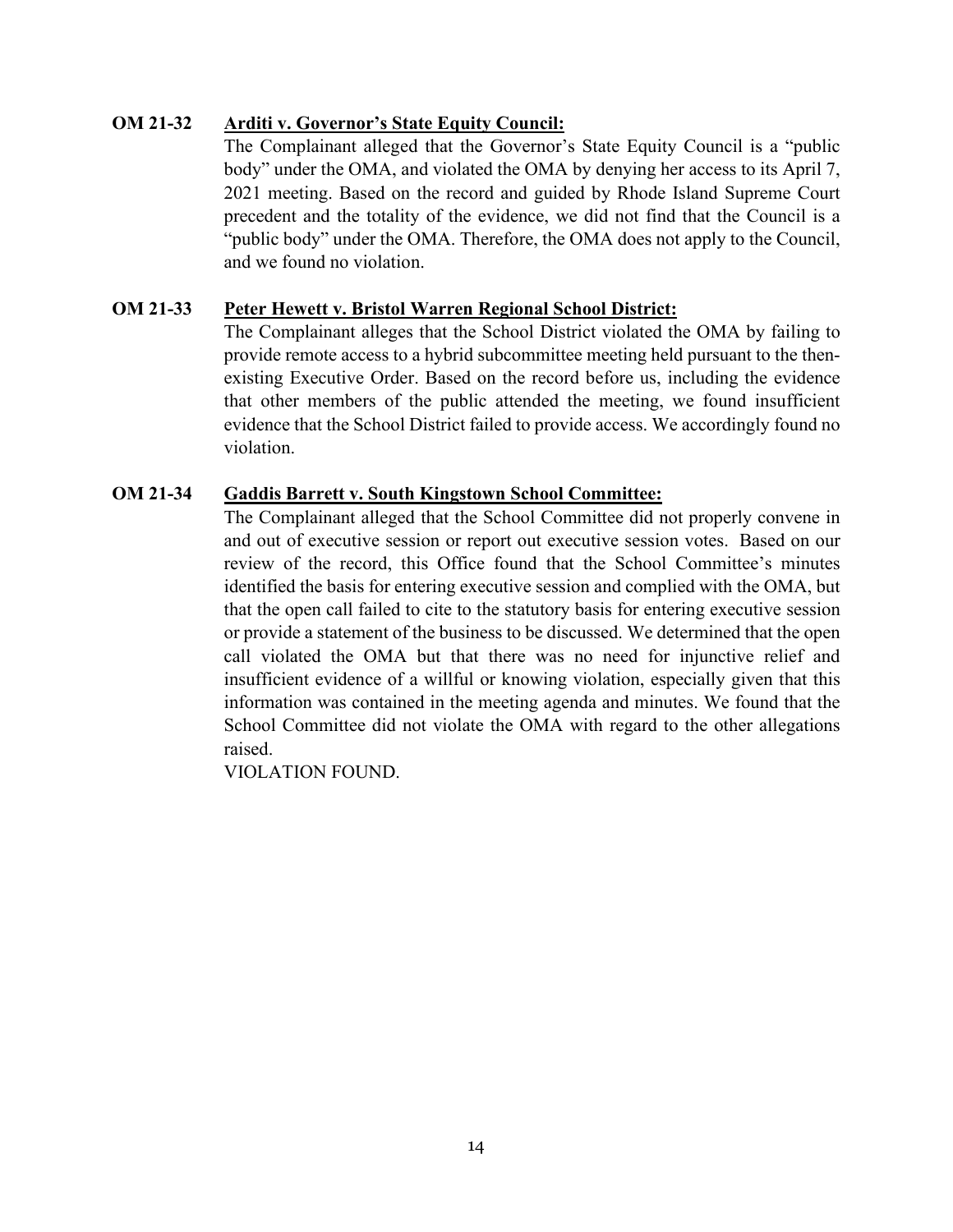# ACCESS TO PUBLIC RECORDS ACT



# ANNUAL REPORT 2021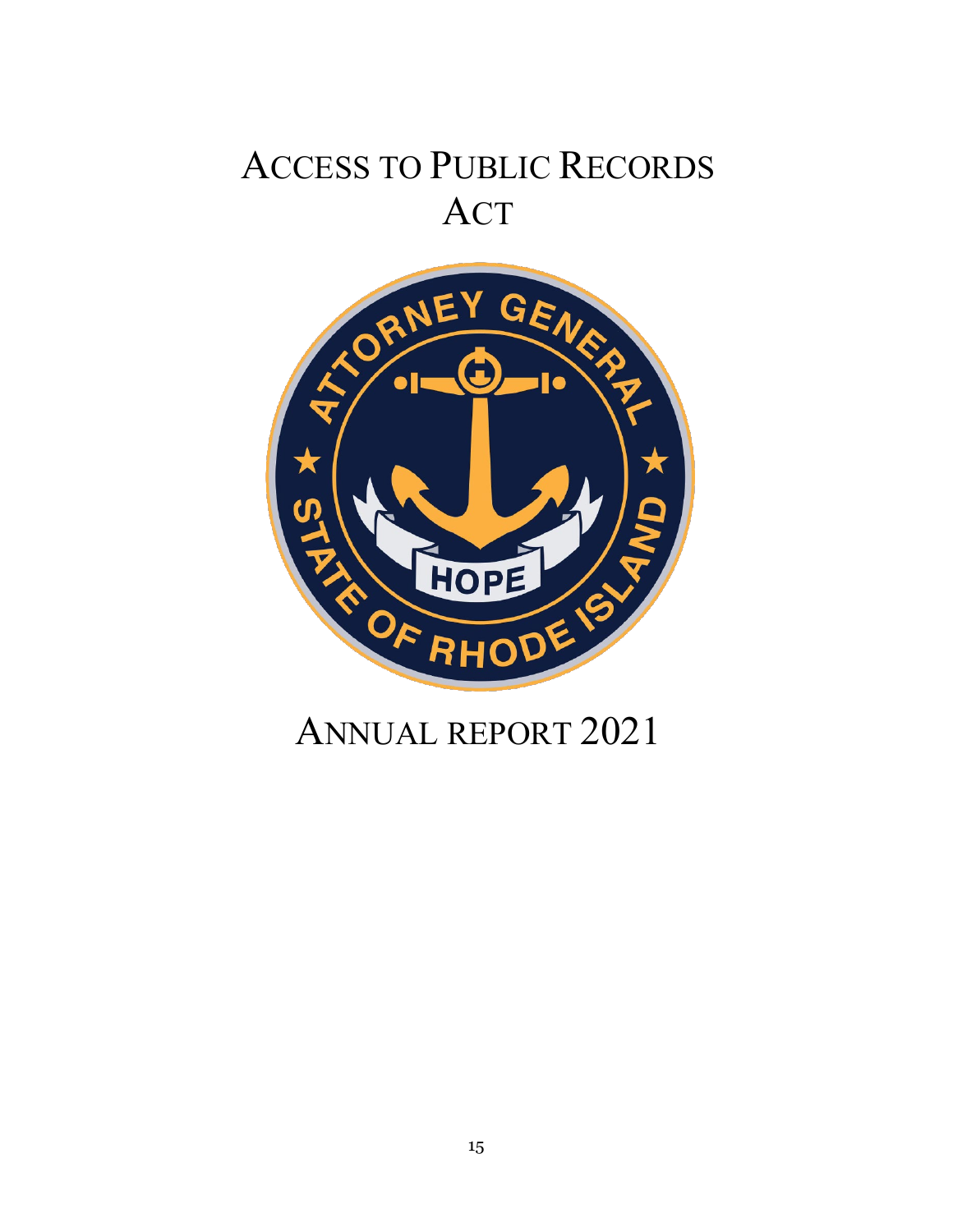# **ATTORNEY GENERAL'S ANNUAL REPORT OF COMPLAINTS RECEIVED PURSUANT TO RHODE ISLAND GENERAL LAWS SECTION 38-2-1,** *ET SEQ.***, THE ACCESS TO PUBLIC RECORDS ACT**

Rhode Island General Laws Section 38-2-15 requires the Office of Attorney General to submit an annual report to the Legislature summarizing the complaints received pursuant to the Access to Public Records Act, including the number of complaints found to be meritorious and the action taken by the Office of Attorney General in response those complaints. On occasion, complaints will be resolved by the parties without the issuance of a finding or the Office of Attorney General will issue one finding in response to multiple similar complaints, resulting in a discrepancy between the number of complaints received and findings issued. Additionally, sometimes findings are issued in a different calendar year than when a complaint was received. In cases where this Office finds a violation and determines that injunctive relief is necessary, oftentimes this Office is able to obtain voluntary compliance from the public body without needing to initiate litigation.

The Office of Attorney General is pleased to submit the following information concerning the calendar year 2021.

#### **STATISTICS**

| ACCESS TO PUBLIC RECORDS ACT COMPLAINTS RECEIVED: | 92       |
|---------------------------------------------------|----------|
| <b>FINDINGS ISSUED BY THE ATTORNEY GENERAL:</b>   | 33       |
| <b>VIOLATIONS FOUND:</b>                          | 19       |
| <b>WARNINGS ISSUED:</b>                           | 18       |
| LITIGATION/CIVIL PENALTIES SOUGHT:                |          |
| <b>WRITTEN ADVISORY OPINIONS:</b>                 |          |
| <b>REQUESTS RECEIVED:</b>                         | $\Omega$ |
| <b>ADVISORY OPINIONS ISSUED:</b>                  | O        |
| APRA REQUESTS TO THE ATTORNEY GENERAL:            | 154      |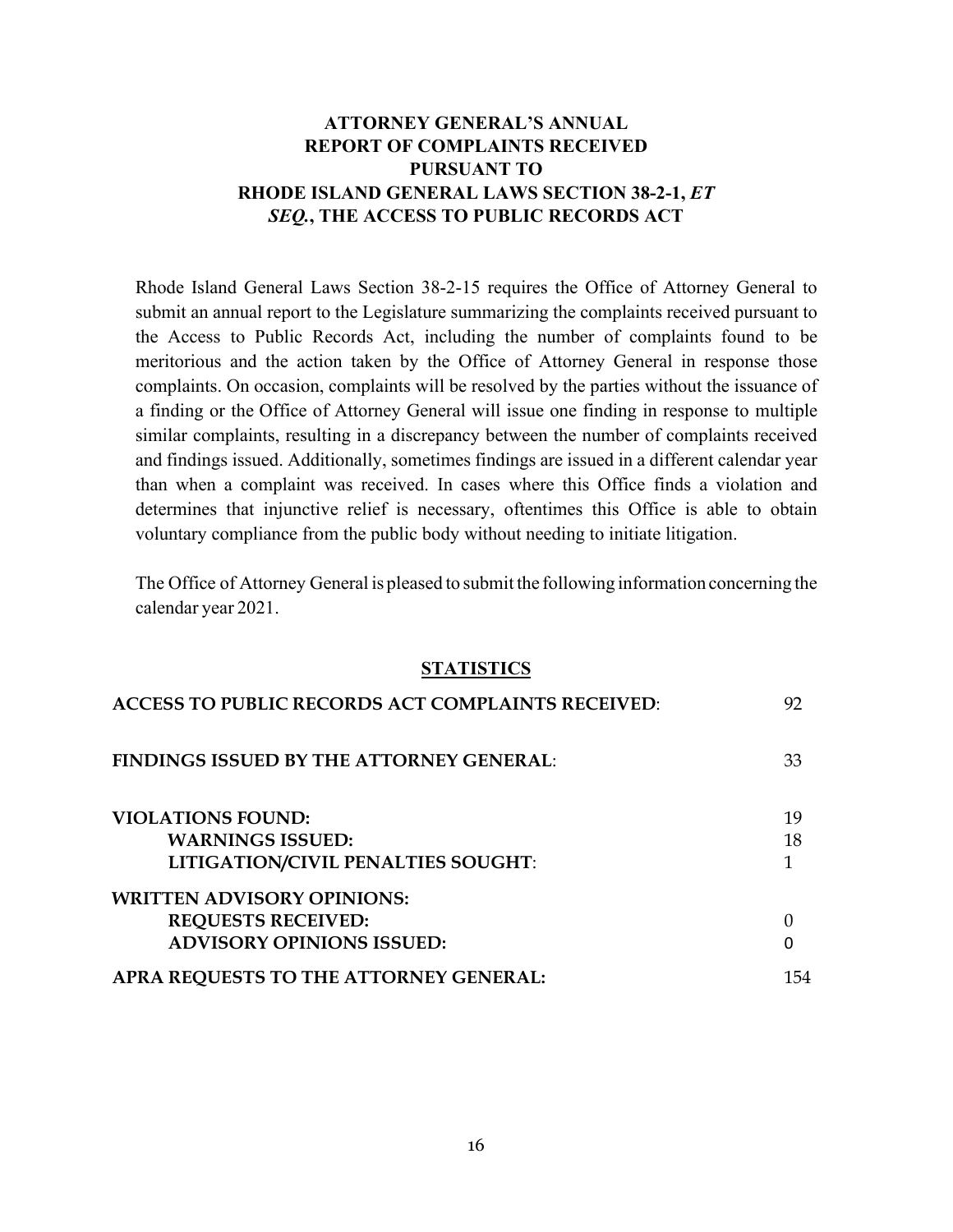# **VIOLATIONS FOUND/WARNING ISSUED**

The Office of Attorney General issued warnings in the following cases where the Office found violations of the Access to Public Records Act:

| PR 21-03         | <b>Farinelli vs. City of Pawtucket</b>                                |
|------------------|-----------------------------------------------------------------------|
| PR 21-06         | <b>Novak v. Western Coventry Fire District</b>                        |
| <b>PR 21-06B</b> | <b>Novak v. Western Coventry Fire District - Supplemental Finding</b> |
| PR 21-07         | Real World Media LLC v. Providence Police Department                  |
| <b>PR 21-08</b>  | <b>Techentin v. Rhode Island Department of Health</b>                 |
| PR 21-09         | <b>Yolken, et al. v. City of Providence</b>                           |
| <b>PR 21-10</b>  | <b>Fague v. CRMC [7.13.20]</b>                                        |
| <b>PR 21-10B</b> | <b>Fague v. CRMC [7.13.20]</b>                                        |
| PR 21-12         | <b>Lyssikatos v Narragansett Police Department</b>                    |
| PR 21-13         | <b>Grenier v. Hopkinton</b>                                           |
| <b>PR 21-20</b>  | <b>ARIASE v. Rhode Island Department of Education</b>                 |
| <b>PR 21-21</b>  | <b>Filippi v. New Shoreham Tourism Council</b>                        |
| PR 21-24         | <b>Caldwell v. Rhode Island Traffic Tribunal</b>                      |
| PR 21-25         | <b>Property of the People v. City of Cranston</b>                     |
| PR 21-26         | Damon v. City of Newport                                              |
| PR 21-27         | <b>Gunnip v. DLT</b>                                                  |
| PR 21-31         | Caldwell v. Rhode Island Office of Innovation [2/5/21], [5/25/21]     |
| PR 21-33         | <b>Wright vs. Cranston Police Department</b>                          |

The Office of the Attorney General pursued civil penalties where the Office found violations of the Access to Public Records Act in:

# **PR 21 -05 Angelo vs. Town of Westerly**

\* \* \*

Summaries of all findings/written advisory opinions issued are included below.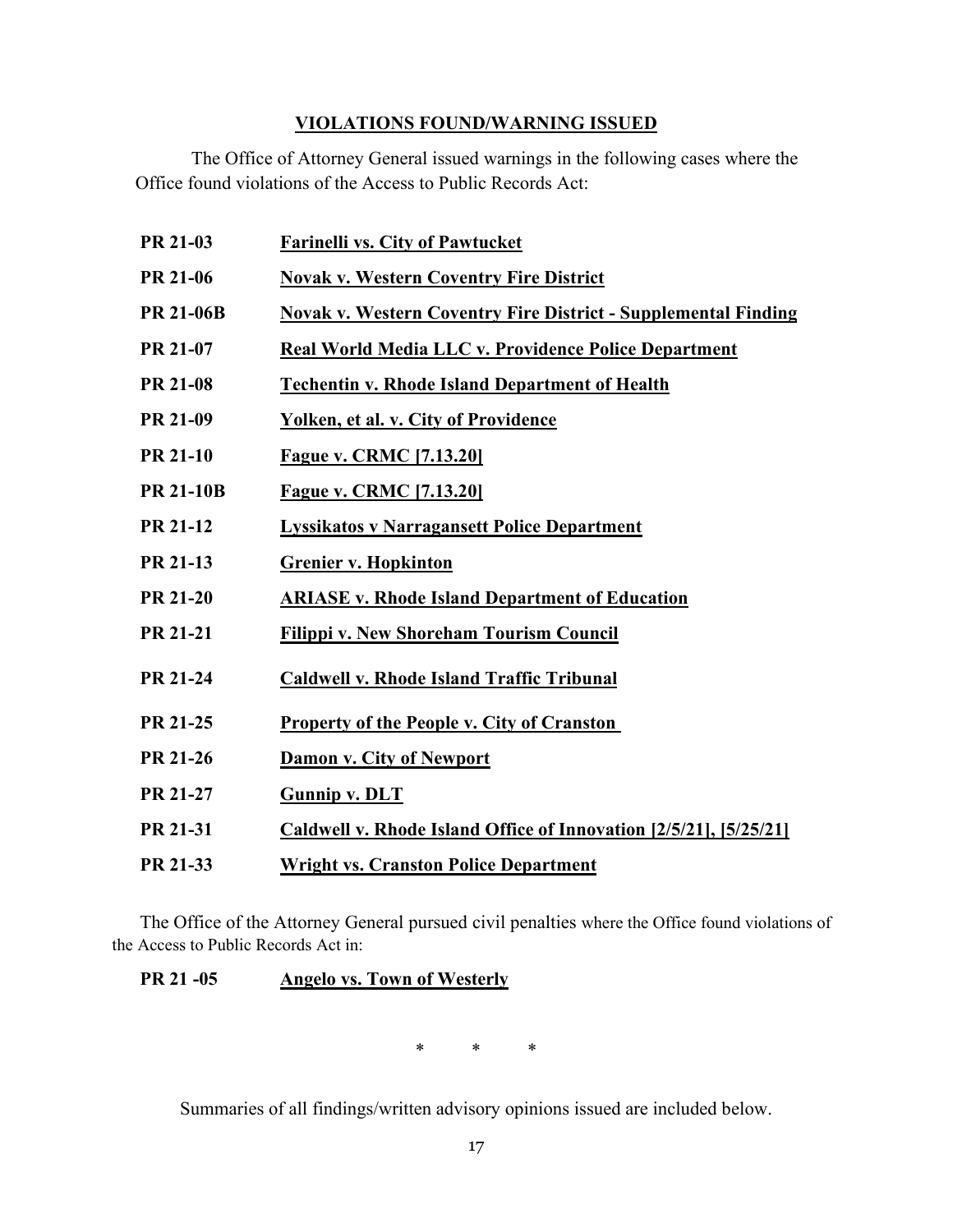#### **ACCESS TO PUBLIC RECORDS ACT FINDINGS – 2021**

#### **PR 20-52B Lamendola v. East Greenwich School District:**

The Complainant alleged that the District improperly withheld a number of records in response to his APRA request. This Office previously issued a finding, PR 20- 52, which set forth the relevant legal framework and concluded that the District permissibly withheld a number of documents. Our prior finding required the District to either produce the remaining records or provide supplemental information and analysis regarding why it was permissible to withhold those records. In response to our prior finding, the District disclosed certain additional documents to Complainant and provided supplemental information regarding the records it continued to withhold. After receiving the supplemental submission, this Office determined that the APRA permitted the District to not disclose the records that it continued to claim were exempt and we did not find it necessary to determine whether the District violated the APRA by initially withholding the records it subsequently disclosed because the Complainant is now in possession of the records and there was no evidence that the District's initial decision to withhold the records, assuming it violated the APRA, warranted civil fines.

#### **PR 21-01 Mattero v. South Kingstown School Department:**

The Complainant alleged the Department's prepayment estimate did not comply with the APRA and that the Department failed to provide a specific legal contract that Complainant alleged was responsive to the request. During the pendency of this Office's investigation, the Department provided the Complainant with the requested records at no cost. Consistent with this Office's precedent, we determined that consideration of the Complainant's allegations regarding the Department's prepayment estimate was unnecessary since those documents were provided at no cost and, even assuming a violation occurred, civil fines would not be appropriate. Additionally, the undisputed evidence indicated the Department did not maintain the specific legal contract sought by the Complainant. Therefore, the Department did not violate the APRA by not providing that document.

#### **PR 21-02 White v. Providence Police Department:**

The Complainant alleged the Providence Police Department provided an unreasonable prepayment estimate for completing an APRA request seeking numerous video files or recordings related to police body worn camera footage. The evidence provided to this Office supported the City's contention that it would take significant time to review (and potentially redact) the requested files and that the Department needed to review the files prior to producing them to determine whether certain information in the videos was permitted or required to be redacted under the APRA and/or applicable confidentiality laws. Accordingly, this Office found that the Department's estimate in these circumstances was supported by the record and did not violate the APRA. This Office also found that the Department did not violate R.I. Gen. Laws  $\S$  38-2-4(d) by not providing a detailed itemization of costs because no such detailed itemization was requested. This Office did note that the records sought in this case shed light on the performance of law enforcement and that Complainant is also free to ask "[a] court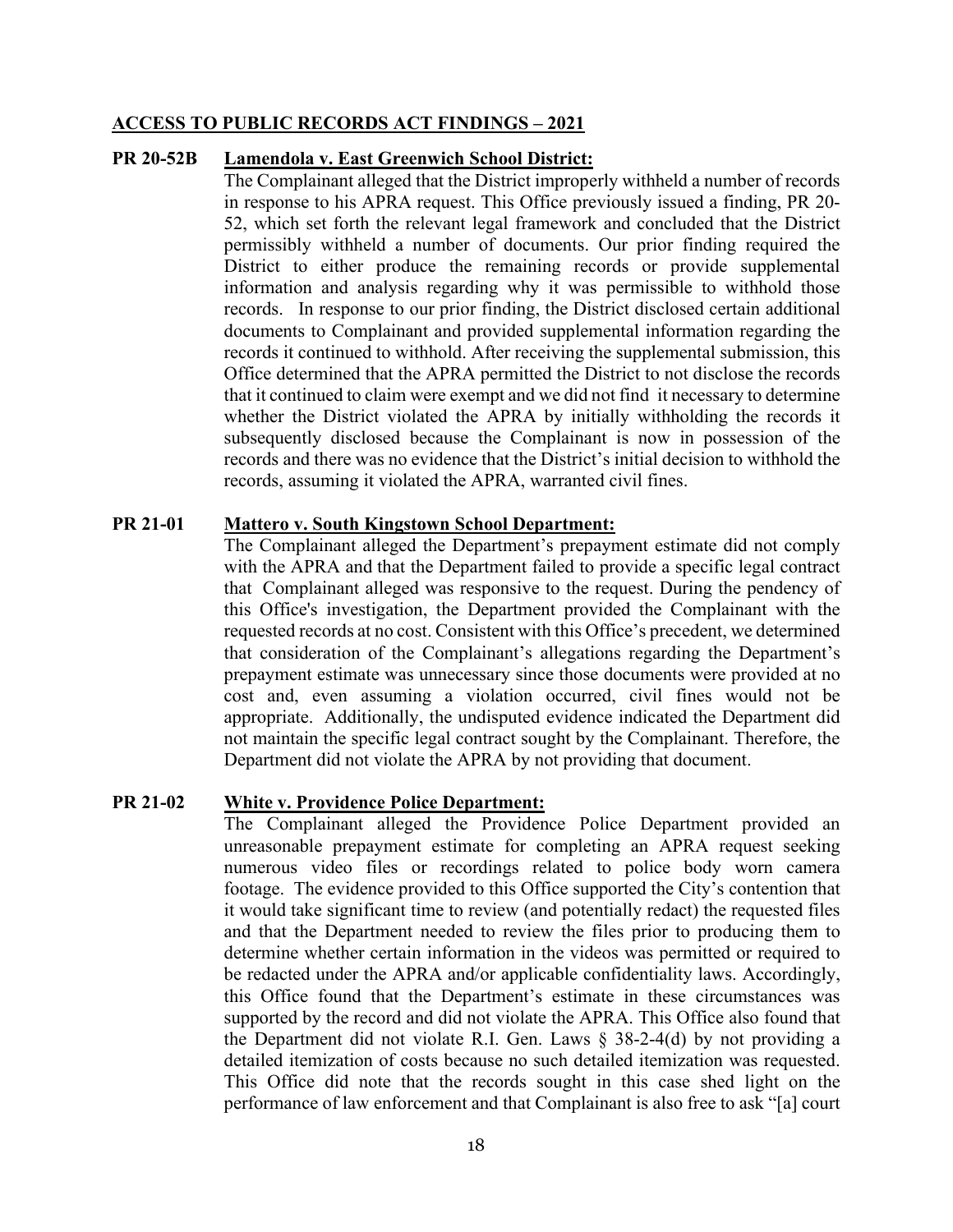[to] reduce or waive the fees for costs charged for search or retrieval if it determines that the information requested is in the public interest because it is likely to contribute significantly to public understanding of the operations or activities of the government and is not primarily in the commercial interest of the requester." R.I. Gen. Laws § 38-2-4(e).

#### **PR 21-03 Farinelli v. City of Pawtucket:**

The Complainant alleged that the Pawtucket Police Department violated the APRA by redacting the face of an officer in video footage taken from a surveillance camera inside the common area of a police station. The City asserted the redaction was appropriate under the privacy balancing test, but the Complainant alleged there was a public interest in the officer's facial expression during an encounter with civilians. In the particular circumstances of the record presented in this case, this Office found that the public interest outweighed the asserted privacy interest and that the video should have been produced without the officer's face redacted. VIOLATION FOUND.

#### **PR 21-04 Lyssikatos v. City of Pawtucket:**

Complainant alleged the City violated the APRA when it redacted firearm serial numbers in the documents it produced without citing a valid APRA exemption for those redactions. Based on the record before us, we determined that the City's initial response to the Complainant generally tracked the language of Exemptions  $(A)(i)(b)$  and/or  $(D)(c)$  as a basis for the redactions and thus did not violate the APRA by failing to cite a basis. We also found it unnecessary for us to consider whether the City violated the APRA when it redacted the records because it was undisputed that the Complainant is now in possession of the un-redacted serial numbers.

### **PR 21-05 Angelo v. Town of Westerly:**

The Complainant alleged that the Town violated the APRA when it failed to timely and completely respond to his July 16, 2020 and July 17, 2020 APRA requests and failed to respond to his administrative appeal. The Town did not dispute that it failed to timely respond to the Complainant's APRA requests; therefore, we found the Town violated the APRA. We also found that the Town failed to state that it did not maintain certain requested records, which violated the APRA. The undisputed evidence also demonstrated that the Town did not respond to the Complainant's administrative appeal, which also violated the APRA. The evidence submitted to this Office indicates that the Town has now completely responded to both of Complainant's APRA requests. However, this Office concluded that the Town committed willful and knowing or, alternatively, reckless violations of the APRA. VIOLATION FOUND.

# **PR 21-06 Novak v. Western Coventry Fire District:**

The Complainant alleged that the Fire District violated the APRA when it (1) withheld responsive documents; (2) failed to adequately cite a reason for the denial; (3) failed to provide the procedures for appealing the denial; and (4) failed to state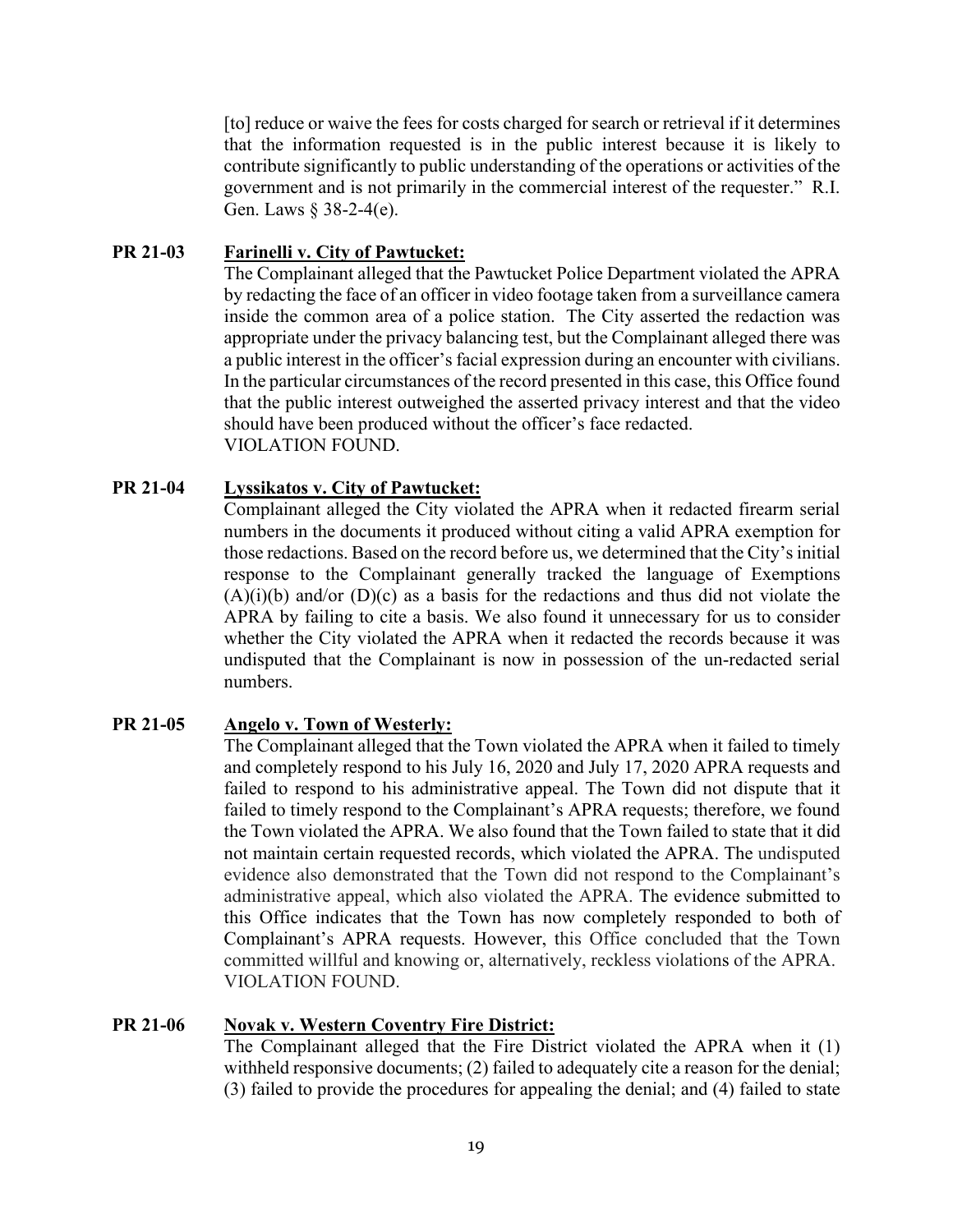that no portion of the withheld documents were reasonably segregable. This Office concluded that the Fire District cited HIPAA as the reason for the denial, which sufficiently invoked Exemption (S), but violated the APRA by failing to provide procedures for appealing the denial. Additionally, although the Fire District had responded to the request by indicating that the records were exempt under HIPAA, in response to the Complaint the Fire District indicated that it did not maintain responsive records. This Office reserved reaching a determination regarding whether the Fire District improperly withheld records or failed to state that no portion of the records were reasonably segregable, and required the Fire District to provide a supplemental submission addressing certain matters related to those issues.

VIOLATION FOUND.

#### **PR 21-06B Novak v. Western Coventry Fire District:**

The Complainant alleged that the Fire District improperly denied a portion of his APRA request. The Fire District initially denied the Complainant's request for certain quarterly assessments given to the Fire District staff, arguing that disclosure would violate HIPAA. However, the Fire District failed to state that no reasonably segregable portion of the documents existed, and it responded to the Complaint by asserting that it did not maintain any responsive records. This Office previously issued a finding, PR 21-06, which found that the Fire District violated the APRA by failing to include its administrative appeal procedures in its initial response to the Complainant, and directed the Fire District to provide a supplemental submission addressing whether the Fire District maintained or had a duty to obtain responsive records from the entity it hired to provide the assessments, as well as if reasonably segregable portions of the records existed. Based on supplemental submissions, including one from the entity that gave the quarterly assessment presentations, this Office determined that the Fire District functionally maintained responsive documents. We further concluded that reasonably segregable portions of the records could be produced with redactions to the content that implicated HIPAA and/or the Peer Review statute. Accordingly, we found that the Fire District violated the APRA by denying the Complainant's APRA request, and by failing to provide the reasonably segregable portions of the requested documents. We did not find a willful and knowing or reckless violation, but directed the Fire District to provide redacted copies of the requested documents to the Complainant within ten business days.

#### **PR 21-07 Real World Media LLC v. Providence Police Department:**

Complainant alleged that the Department made improper redactions; improperly assessed prepayment; failed to adequately indicate the procedures for filing an administrative appeal; and did not deliver the records using the requested method despite being capable of doing so. This Office reviewed the record and determined that the Department was capable of transmitting the records over the internet as requested and thus, based on the circumstances in this case, violated the APRA by not doing so. This Office determined that the Department did not violate the APRA in connection with Complainant's other allegations.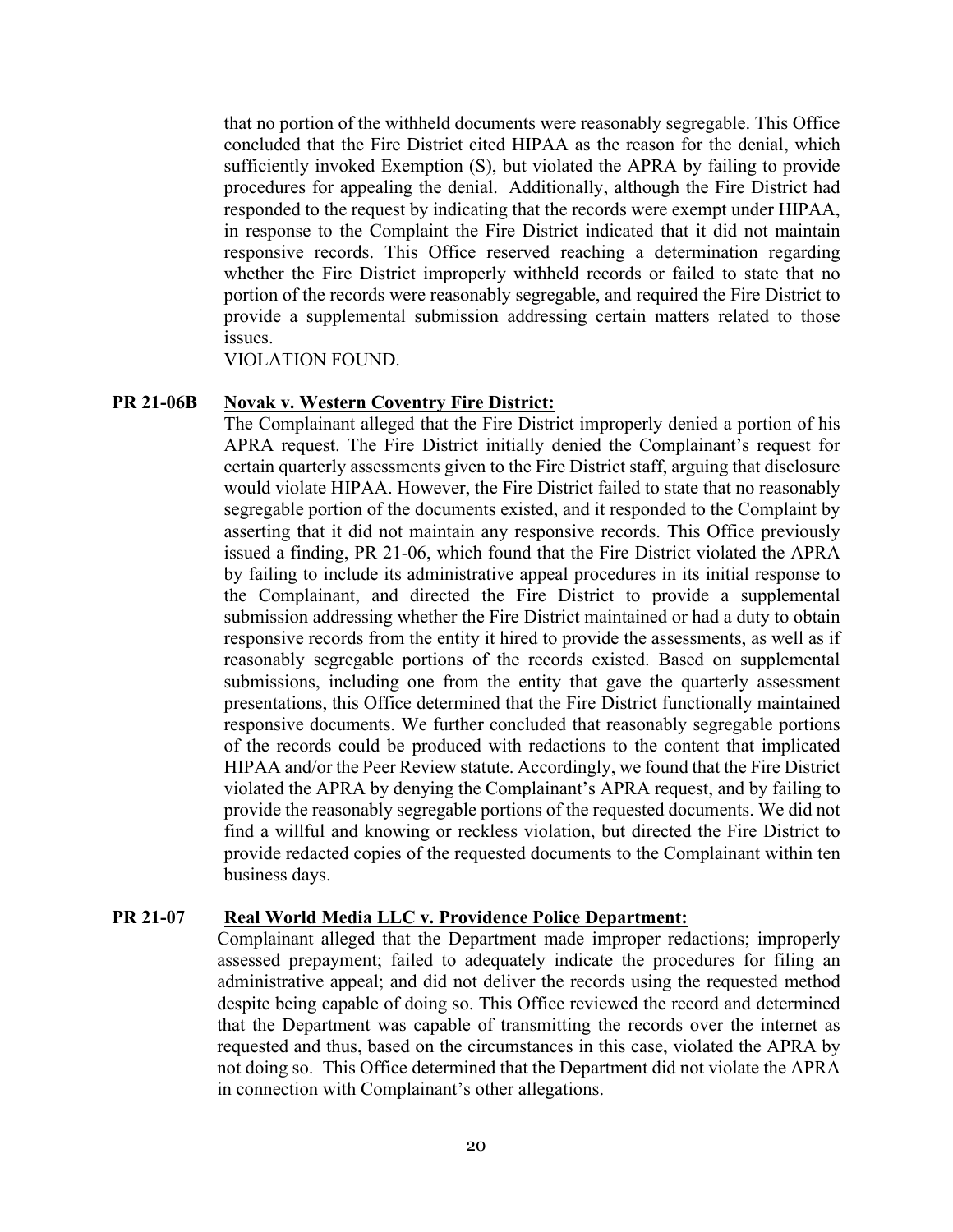### **PR 21-08 Techentin v. Rhode Island Department of Health:**

The Complainant alleged RIDOH violated the APRA by providing an incomplete, narrative response rather than documents responsive to the Complainant's APRA request. Based on the record before us, we determined that RIDOH violated the APRA by providing a narrative response to the Complainant's request, and by failing to either produce responsive records, state that it was withholding responsive records pursuant to an exemption under the APRA, or state that no such records are maintained. We directed RIDOH to provide documents responsive to Complainant's request within ten (10) business days and to submit a supplemental response to this Office addressing whether the violations found should be considered willful and knowing, or reckless. VIOLATION FOUND.

### **PR 21-08B Techentin v. Rhode Island Department of Health:**

This Office previously determined that DOH violated the APRA by failing to either produce responsive records, state that it was withholding responsive records pursuant to an exemption under the APRA, or state that no such records are maintained. This Office required DOH to provide the Complainant with documents responsive to his request, at no charge, and to provide a supplemental submission to this Office addressing whether the violation found was willful and knowing, or reckless. After reviewing the supplemental submissions, this Office determined that injunctive relief was not appropriate and that there was insufficient evidence of a willful and knowing or reckless violation.

### **PR 21-09 Yolken, et al. v. City of Providence:**

The Complainants requested certain police incident reports related to suspected overdoses in the City of Providence for a roughly one-year time period. Complainants alleged the City violated the APRA when it withheld a number of responsive incident reports in their entirety for personal privacy reasons instead of providing redacted versions of the reports. We determined there was a public interest in the disclosure of these reports and that the privacy interests could be addressed through redaction. Accordingly, we found the City violated the APRA by withholding these records in their entirety instead of redacting any exempt information and providing the reports to the Complainants. We directed the City to provide the Complainants with the requested incident reports in redacted form within ten (10) business days. We did not find sufficient evidence to support a knowing and willful, or reckless violation. VIOLATION FOUND.

### **PR 21-10 Fague v. CRMC:**

The Complainant alleged that the CRMC violated the APRA by failing to respond to his four-part document request in a timely manner. In response, the CRMC conceded that it had failed to respond, provided documents as to two parts of the request, and stated that it did not find documents responsive to the remaining parts of the request despite a diligent search. Based on the evidence, including its own admission, we found that the CRMC violated the APRA by not responding to the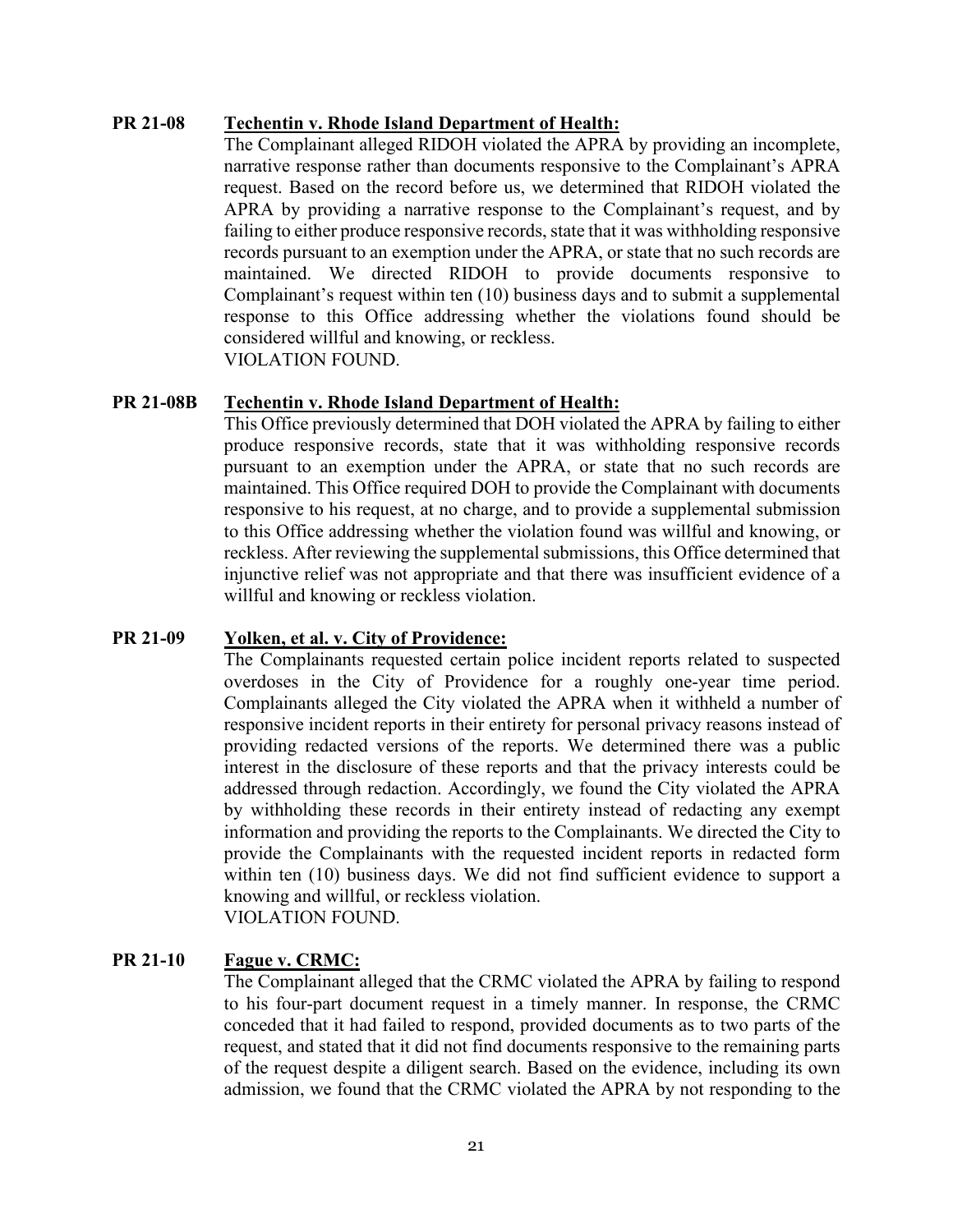Complainant's request in a timely manner. Because of issues raised by the parties regarding whether Complainant has been provided with all responsive records maintained by the CRMC, we ordered a supplemental submission from the CRMC in order to ensure compliance with the APRA and to determine whether the CRMC's violation was willful and knowing, or reckless. We did not find injunctive relief to be appropriate at this juncture, pending further submissions. VIOLATION FOUND.

# **PR 21-10B Fague v. CRMC:**

Following this Office's finding in PR 21-10, in which we determined that the CRMC violated the APRA by failing to respond to the Complainant's APRA request in a timely manner, this office requested a supplemental filing from the Complainant providing "any documents responsive to parts (3) and (4) of (the) request." This Office also requested "an affidavit from someone with knowledge describing in detail how, after issuance of this finding, the CRMC conducted its search for any documents responsive to parts (3) and (4) of (the) request and why it believes no additional responsive records are maintained." Upon review of the CRMC's supplemental filing, we determined that the CRMC's APRA violation was not willful and knowing, or reckless. We also did not find injunctive relief to be necessary in this case.

### **PR 21-11 The Providence Journal v. Rhode Island Convention Center Authority:**

The Complainant alleged the Authority violated the APRA by withholding certain payroll records related to employees of SMG, which is an entity hired by the Authority to perform work on its behalf. Based on the evidence in the record before us, we found the Authority did not maintain the requested records and on these particular facts, did not violate the APRA by not producing them. However, because SMG performs work on behalf of or in place of the Authority as contemplated in the APRA's definition of "public body," SMG is a public body under the APRA. We also noted that public bodies are required to disclose payroll records they maintain in response to a public records request to the extent such records contain information set forth in the APRA as public. Accordingly, although SMG was not named as a party to the Complaint, we encouraged SMG to produce the requested employee records to Complainant within five (5) business days of the issuance of this finding to the extent such information is public pursuant to the APRA and the guidance provided in this finding. If SMG does not do so, we noted Complainant may wish to make a clearly framed APRA request for such records directly to SMG. If Complainant is dissatisfied with SMG's response, Complainant should notify this Office at which time this Office would open a complaint. We expect that such a complaint process would be greatly expedited based on the information that this Office has already reviewed in connection with the instant Complaint.

# **PR 21-12 Lyssikatos v. Narragansett Police Department:**

The Complainant alleged that the Department violated the APRA by withholding Internal Affairs ("IA") reports in their entirety. The Department initially withheld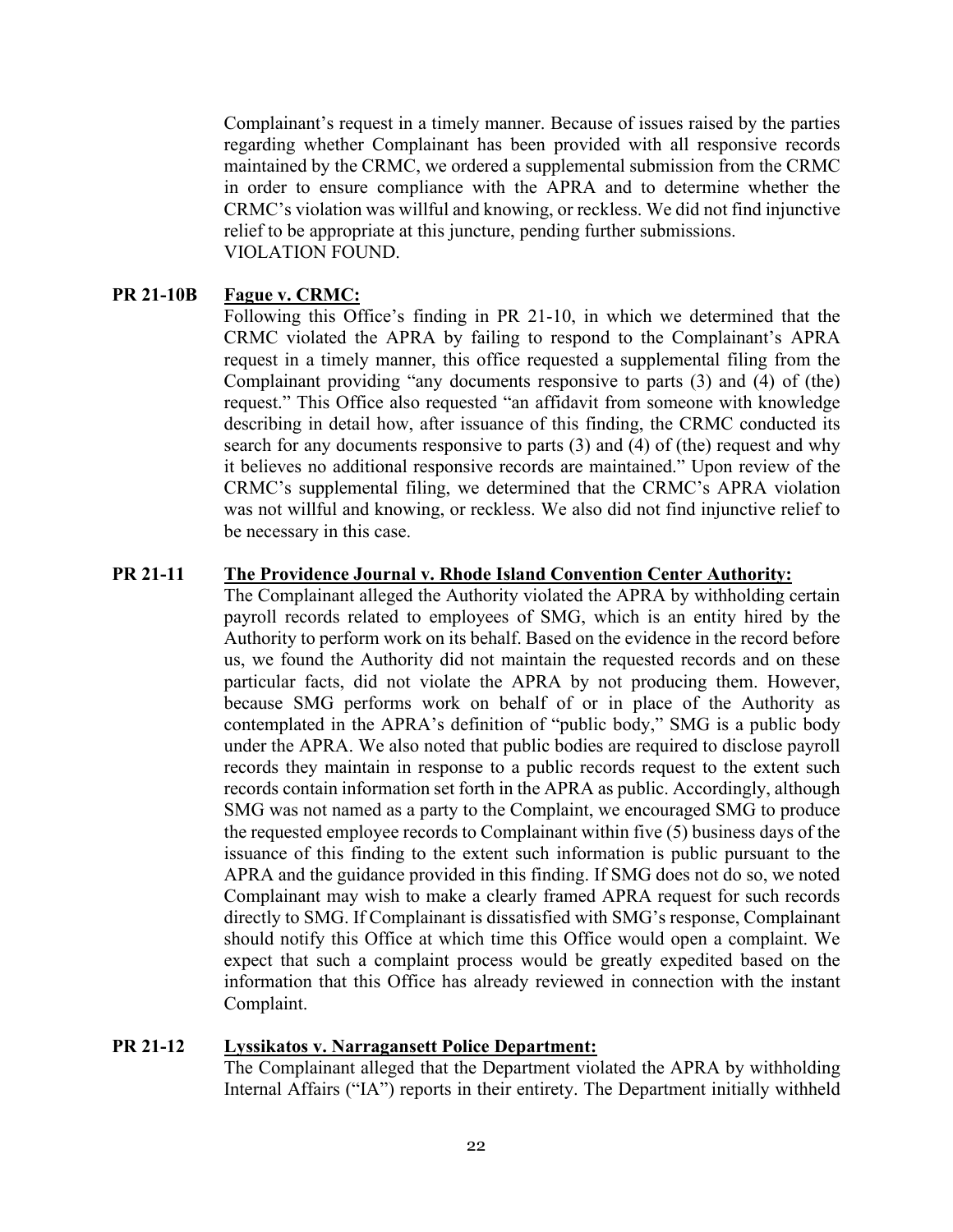24 IA reports in their entirety. In response to this Office's finding in *Lyssikatos v. Narragansett Police Department*, PR 20-58, the Department voluntarily disclosed seven of those reports, which were redacted consistent with the Complainant's representation that he accepted that identifying information could be redacted. This Office has now found that of the remaining 17 reports, 14 are required to be disclosed with redactions, one report was permissibly withheld, and two reports do not need to be produced as the parties agree that they are nonresponsive to the request. Although seeking injunctive relief may be appropriate, this Office is first permitting the Department the opportunity to provide the records in accordance with this finding and relevant caselaw.

VIOLATION FOUND.

# **PR 21-13 Grenier v. Town of Hopkinton:**

The Complainant alleged that the Town violated the APRA when it redacted the names and individually identifiable information of the reporting witnesses in the incident report Complainant requested. The Town argued that the redactions were proper insofar as the incident report did not result in an arrest and disclosing the information of the reporting witnesses would constitute an unwarranted invasion of personal privacy. The Town also acknowledged that it failed to provide the Complainant a written response to his APRA request citing the specific APRA exemptions it was invoking to support the redactions. Based on the record before us, we found that the Town violated the APRA by failing to provide a written response to the Complainant's APRA request, but that the redactions made to the incident report were permissible given that the privacy interests implicated in these records outweigh any public interest that would be served from disclosure. We did not find injunctive relief appropriate, nor did we find evidence of a willful and knowing, or reckless violation.

VIOLATION FOUND.

### **PR 21-14 Gagliano v. Narragansett Police Department:**

The Complainant alleged the Police Department violated the APRA by denying her request for documents related to an incident which occurred on her property. In response to the Complaint, the Police Department provided the requested records in redacted form and maintained that disclosure in unredacted form would constitute an unwarranted invasion of personal privacy. Based on the record before us, we determined that unredacted disclosure would implicate the privacy interests of the individuals named in the documents, which did not pertain to an incident involving an arrest, and that there was no apparent public interest in this information. Accordingly, we found no violation.

### **PR 21-15 Reale v. Rhode Island Office of the Governor:**

The Complainant alleged that the Governor's Office failed to respond to his APRA request. The undisputed evidence demonstrated that Complainant did not submit the request in accordance with the Governor's Office's promulgated and posted APRA procedures. Accordingly, we found no violation.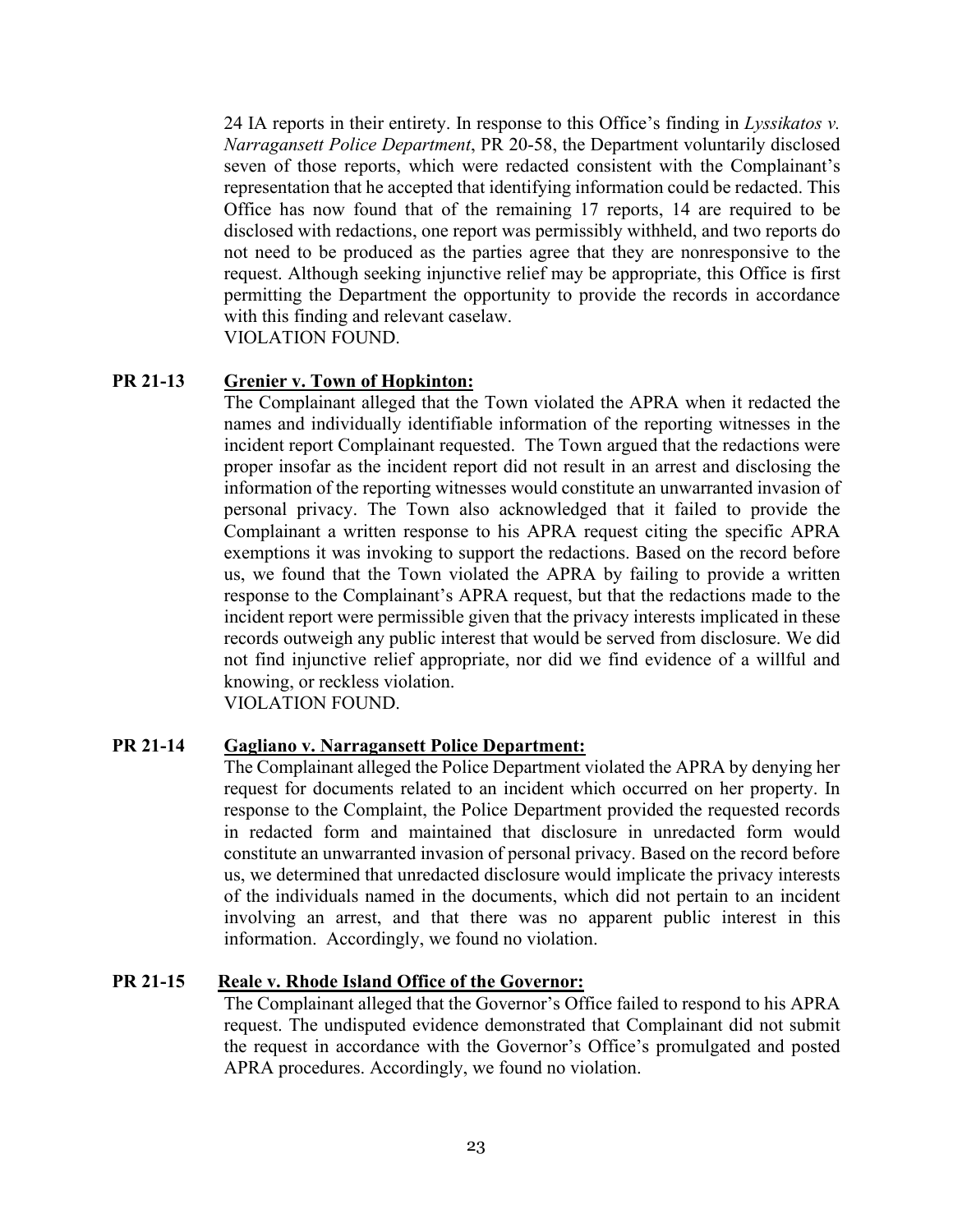# **PR 21-16 Gordon v. Office of the State Fire Marshal:**

The Complainant alleged the Fire Marshal did not properly respond to his APRA request seeking certain records related to a particular arson investigation. The undisputed record evidenced that the Fire Marshal had previously provided Complainant with all records in its possession related to the arson investigation. This Office found that the instant APRA request was not clear regarding what records were being sought. Accordingly, we found that the Fire Marshal did not violate the APRA by interpreting the request as seeking records of the Foster Police Department and responding that such records were not independently maintained by the Fire Marshall.

### **PR 21-17 Patacsil v. Rhode Island Department of Labor and Training:**

The Complainant alleged that the DLT violated the APRA by denying her request for the names and addresses of people receiving unemployment benefits, as well as names and addresses of those who recently ceased receiving unemployment benefits. The DLT provided this Office with evidence that disclosure of the requested information would have violated State and Federal laws which require the information to be kept confidential. Having reviewed the statutes in question, we found based on the record before us that the information requested was confidential under State and Federal Law, and was therefore exempt from disclosure. Accordingly, we found no violation.

### **PR 21-18 Patacsil v. Narragansett Bay Commission et, al.:**

The Complainant filed three complaints, each alleging that public bodies violated the APRA by denying her APRA requests.

The Complaint against the Narragansett Bay Commission ("NBC") alleged that the NBC improperly denied the Complainant's request for the names and addresses of individuals delinquent 90 days or more on their sewer bills. The NBC stated that disclosure of this information would be an unwarranted invasion of the relevant individuals' personal privacy. We concluded that NBC's determination that the privacy interests of the individuals outweighed any public interest in disclosure did not violate the APRA.

The Complaint against the Town of North Providence alleged that the Town improperly withheld responsive documents in response to the Complainant's request for a list of addresses with taxes overdue by 6 months or more. The Town stated that the only responsive document it maintained was the Tax Sale list on the Town's website, which it provided to the Complainant. Because the undisputed evidence in the record presented to us demonstrated that all responsive documents maintained by the Town were provided to the Complainant, we found no violation.

The Complaint against the City of Woonsocket alleged that the City violated the APRA by denying the Complainant's request for a list of addresses with taxes overdue by 6 months or more. In response, the City provided evidence that it had provided the Complainant with responsive records. Because the undisputed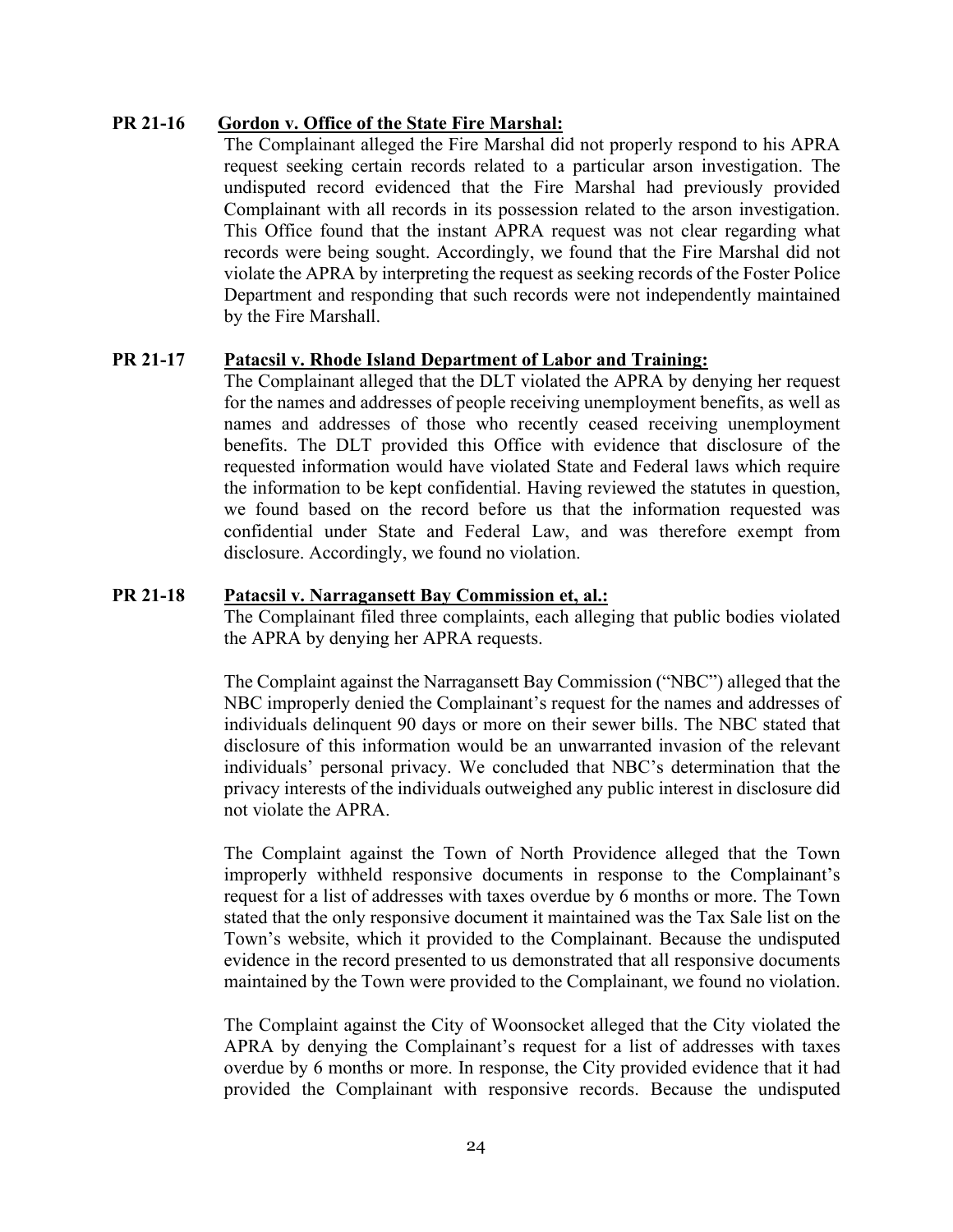evidence demonstrated that the Complainant was provided with responsive records, we found no violation.

# **PR 21-19 Rustic Free Press v. Rhode Island Secretary of State:**

The Complainant alleged that the Secretary violated the APRA by responding to its APRA request for "written proof of compliance with federal standards of the DS 200 Ballot Scanner" with a copy of the title page and conclusion page of a testing report. Having reviewed the materials provided to the Complainant, this Office determined that the title page and conclusion page, which indicated that the ballot scanner had been tested for compliance and had passed, were responsive to the request. Based on the wording of the request and our *in camera* review of the entire report, we did not find that the Secretary violated the APRA by not providing the omitted pages to the Complainant in response to its APRA request, as worded. Accordingly, we found that the Secretary did not violate the APRA in its response to the Complainant's APRA request.

# **PR 21-20 ARIASE v. Rhode Island Department of Education:**

The Complainant alleged that RIDE violated the APRA by failing to timely respond to its October 9, 2020 APRA request; failing to timely respond to its December 15, 2020 administrative appeal; and failing to provide all documents responsive to part of its October 9, 2020 request. RIDE did not dispute that it had failed to timely respond to both the request and the administrative appeal, and did not did not argue that it did not have the requested records or that the requested documents were exempt under one of the APRA's statutory exemptions. Accordingly, we found that RIDE violated the APRA, and directed RIDE to provide ARIASE with documents responsive to its request within 10 business days, and to provide this Office with a supplemental submission on whether its violation of the APRA was willful and knowing, or reckless.

VIOLATION FOUND.

### **PR 21-20B ARIASE v. Rhode Island Department of Education:**

This Office previously determined that RIDE violated the APRA by failing to timely respond to Complainant's APRA request; failing to timely respond to Complainant's administrative appeal; and failing to provide all records responsive to Part (4) of the APRA request without citing any reasons for the denial cognizable under the APRA. This Office required RIDE to provide a supplemental submission with respect to these violations. After reviewing RIDE's supplemental submission, which included providing Complainant with documents responsive to Part (4) of the request, we determined that injunctive relief was not necessary and that there was insufficient evidence of a willful and knowing, or reckless, violation.

### **PR 21-21 Filippi v. New Shoreham Tourism Council**:

The Complainant alleged that the Council violated the APRA by failing to adequately respond to five parts of his six-part APRA request. In response, the Council argued that it did not have the records that the Complainant was seeking. After reviewing the parties' submissions, this Office sought additional information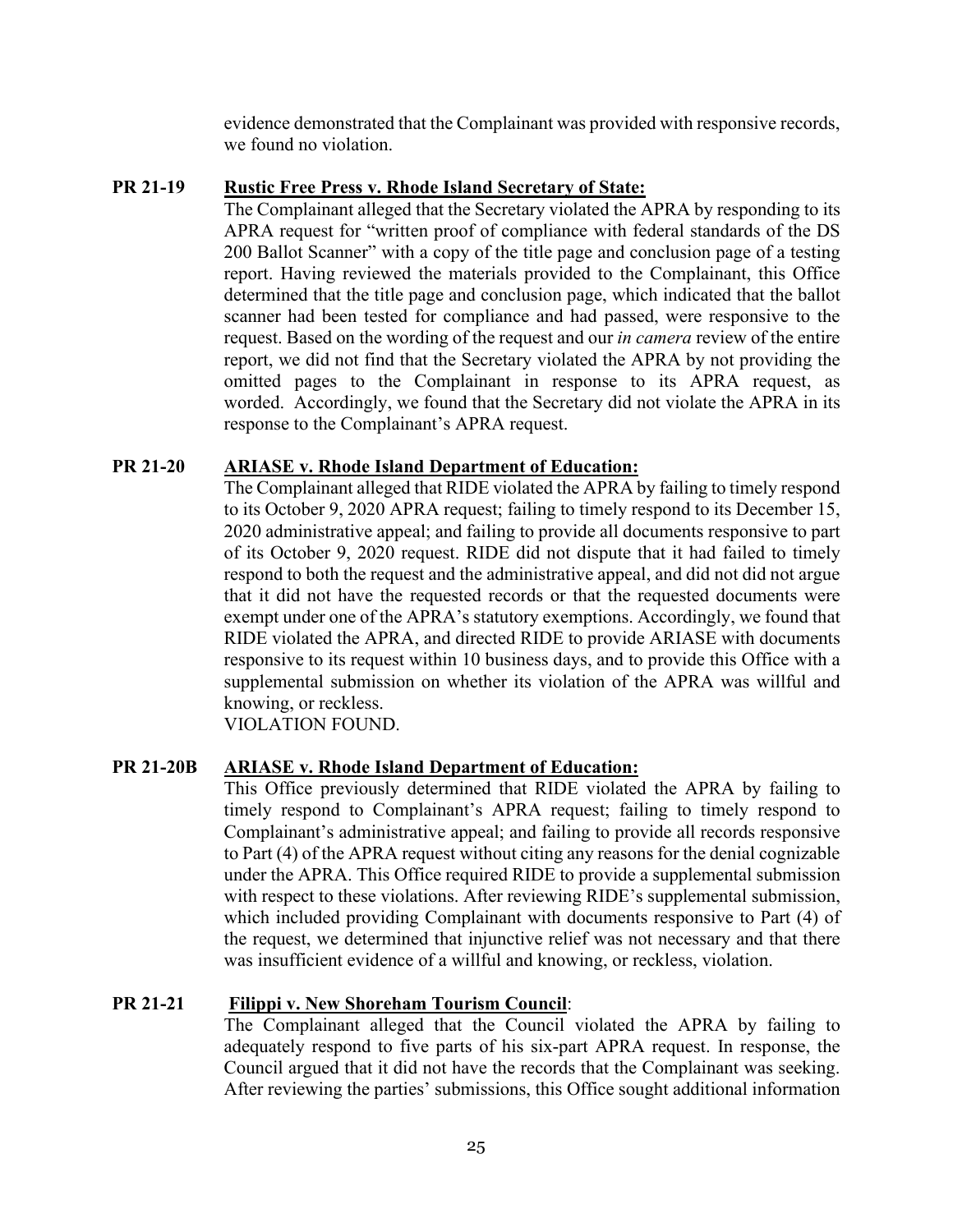in the form of councilmember affidavits relating to their involvement in the drafting and transmission of a letter to the Complainant, which was the subject of much of the Complainant's request. The Council did not provide the requested information in response. Based on the record before us, the Council failed to meet its burden of demonstrating that it does not maintain the requested records and that its denial of access to the requested records was permissible under the APRA. Further, the Council wholly failed to respond to Part (6) of the Complainant's request. Consequently, we found that the Council violated the APRA. We required the Council to provide supplemental submissions as described in the finding. VIOLATION FOUND.

#### **PR 21-22 Brigham v. Department of Human Services:**

The Complainant alleged that the Department violated the APRA by failing to provide him certain information regarding deceased individuals who received a public assistance funded burial. The Complainant acknowledged that he received "extensive data" from the Department but argued the Department violated the APRA by withholding the names and addresses of where the decedents last lived. The Department argued that the disclosure of the names and addresses of the decedents who received public assistance burials would constitute an unwarranted invasion of the personal privacy interests of the friends and family of the deceased and also violate state confidentiality laws related to public assistance benefits. This Office found that disclosure of the requested information would implicate privacy interests and the Complainant did not identify a specific public interest in the information as defined under the APRA, nor was any apparent. Accordingly, we found no violation.

#### **PR 21-23 DiPalma v. Executive Office of Health and Human Services:**

The Complainant alleged that the EOHHS violated the APRA by denying his APRA request for "a copy of all work product" resulting from the EOHHS's engagement of a law firm for a certain project. In response, the EOHHS argued that the documents were properly withheld under three different exemptions of the APRA, including as "records related to a client/attorney relationship." Based on our review, including our *in camera* review of the withheld documents, we determined that the documents were permissibly withheld under APRA Exemption  $(A)(I)(a)$ . Accordingly, we found no violation.

### **PR 21-24 Caldwell v. Rhode Island Traffic Tribunal:**

The Complainant alleged that the Tribunal violated the APRA by failing to respond to his APRA request within ten business days. The Tribunal acknowledged that it received and did not respond to the Complainant's APRA request, but argued that the responsive records sought by the Complainant were exempt from disclosure under the APRA, and were already in the Complainant's possession. We found that the Tribunal violated the APRA by failing to respond to the Complainant's request, but we did not find that injunctive relief was appropriate, nor did we find sufficient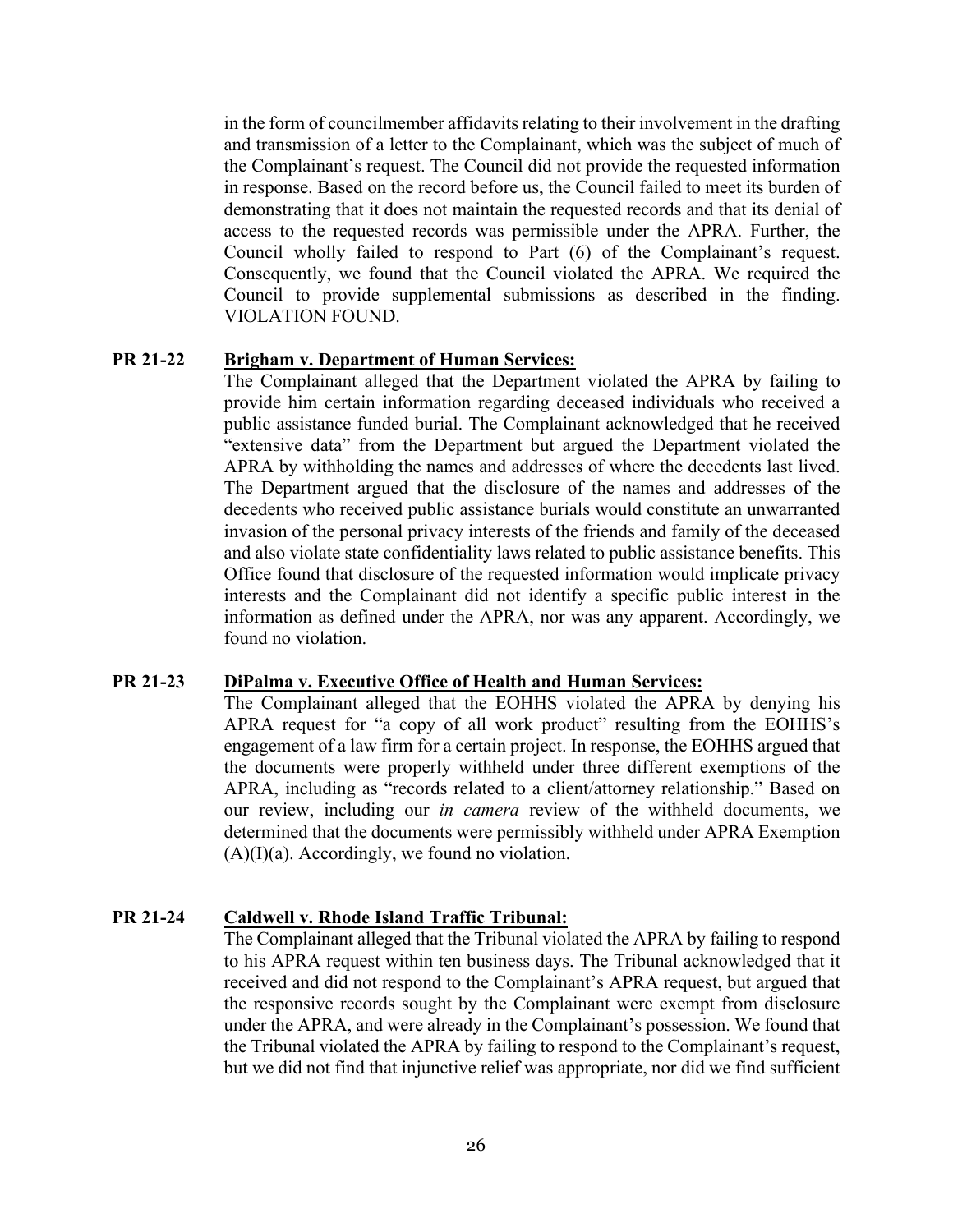evidence to conclude that the Tribunal's violation was willful and knowing, or reckless.

VIOLATION FOUND.

# **PR 21-25 Property of the People v. City of Cranston:**

The Complainant alleged that the City violated the APRA by denying its six-part APRA request and by stating that the City did not maintain any responsive records. In response to this Complaint, the City asserted that it had conducted a diligent search after receiving the APRA request. The City also subsequently provided the Complainant with emails it had later located that were responsive to Part (5) the Complainant's request (but not the email attachments). This Office required the City to provide additional information regarding its search process.

Based on the record before us, we concluded that as to Parts (1) through (4) and (6) of the Complainant's request, there was not sufficient evidence that the City failed to conduct a reasonable search based on the nature of the requests. With regard to Part (5) of the request, we found that the City violated the APRA by originally asserting that no responsive records were maintained when the City did in fact possess and later produce responsive records. Accordingly, we directed the City to provide this Office with a submission concerning whether its violation of the APRA was willful and knowing, or reckless, and to provide Complainant with any additional documents responsive to Part (5) of the request, including but not limited to attachments to the emails that it identified as responsive to Part (5), or a specific argument and explanation of why it contends such attachments are not responsive in light of the arguments presented by Complainant. VIOLATION FOUND.

### **PR 21-25B Property of the People v. City of Cranston:**

This Office previously found that the City violated the APRA by initially failing to provide responsive records as to one part of Complainant's multi-part request and instead indicating that no responsive records existed. In this supplemental finding, we found that injunctive relief is not appropriate because the record indicates the Complainant has now been provided with the responsive records. We also determined that there was insufficient evidence of a willful and knowing or reckless violation.

### **PR 21-26 Damon v. City of Newport:**

The Complainant alleged that the City violated the APRA by denying her six APRA requests, four of which were for "arrest narratives" and two of which were for "accident related reports." The City subsequently provided the Complainant with documents related to the accidents and to one of the arrests. The City argued that the remaining arrest narratives were exempt from public disclosure. As to the "accident-related reports," the City produced records responsive to one request and determined that it did not have the specific records responsive to the second request (but seemingly provided other records related to that accident). We found that the City violated the APRA by initially denying the requests for the four arrest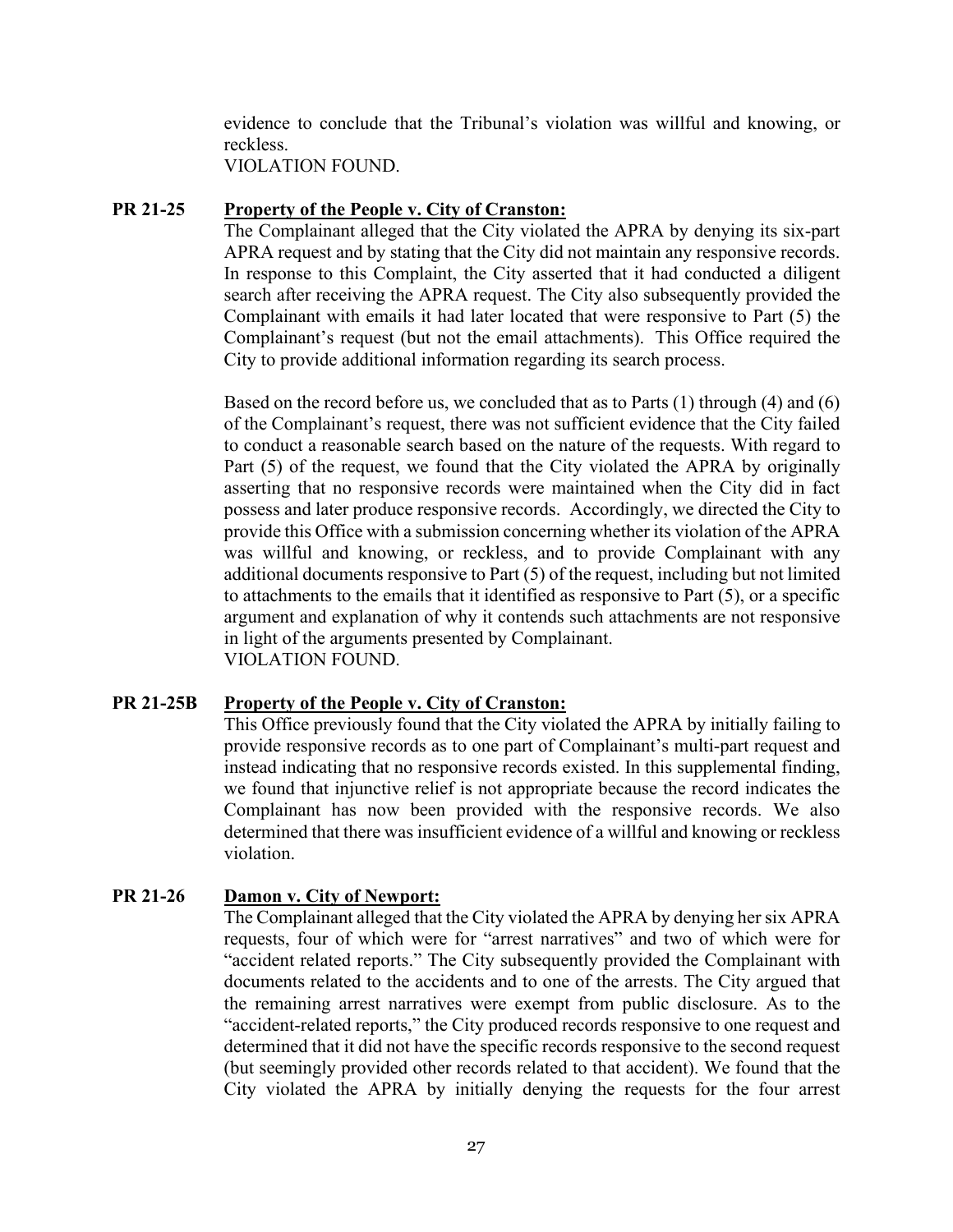narratives in their entirety. We also found the City violated the APRA by not initially stating that it did not maintain records responsive to one of the accidentrelated requests. We declined to determine whether the City violated the APRA as to the other accident-related request, as the Complainant has now received the subject documents. We also did not find the City's conduct to be willful and knowing, or reckless. We required the City to produce the withheld arrest narratives to the Complainant in a manner consistent with this finding and the APRA. VIOLATION FOUND.

### **PR 21-27 Gunnip v. Department of Labor and Training:**

The Complainant alleged that DLT violated the APRA by not providing him with two particular numbers he requested related to unemployment fraud. As DLT subsequently provided Complainant with the first requested number and we did not find sufficient evidence that any violation would have been willful and knowing or reckless, we declined to further review whether the initial denial violated the APRA. We found that DLT violated the APRA by not providing a record reflecting the second requested number and instructed DLT to provide a record with the requested number to Complainant.

# **PR 21-28 Kenny v. City of Pawtucket:**

The Complainant alleged that the City violated the APRA by withholding certain video footage related to a motor vehicle incident. Based on our review of the record, this Office concluded that the privacy interests in the withheld footage outweighed any public interest and that the City did not violate the APRA by withholding the requested footage.

### **PR 21-29 Patten v. City of Cranston:**

The Complainant alleged the City violated the APRA by failing to timely respond to and by failing to provide all documents responsive to her APRA request. Based on our review of the record, this Office concluded that the City did not violate the APRA by extending the time to respond based on the voluminous nature of the request. Additionally, based on the particular circumstances of this case, we determined that the City did not fail to provide responsive records because it timely gave the Complainant access to inspect the potentially responsive records.

# **PR 21-30 Caldwell v. Office of the PostSecondary Commissioner [8/21/20], [9/16/20], [9/28/20], [10/5/20], [7/5/21]:**

The Complainant filed five APRA complaints against the OPC respectively related to five separate APRA requests. The Complainant raised various contentions, including an alleged failure to respond to a request and alleged failures to provide responsive records. For the reasons set forth in the finding, this Office did not find that the OPC failed to respond or impermissibly denied any requests. Accordingly, we found no violations.